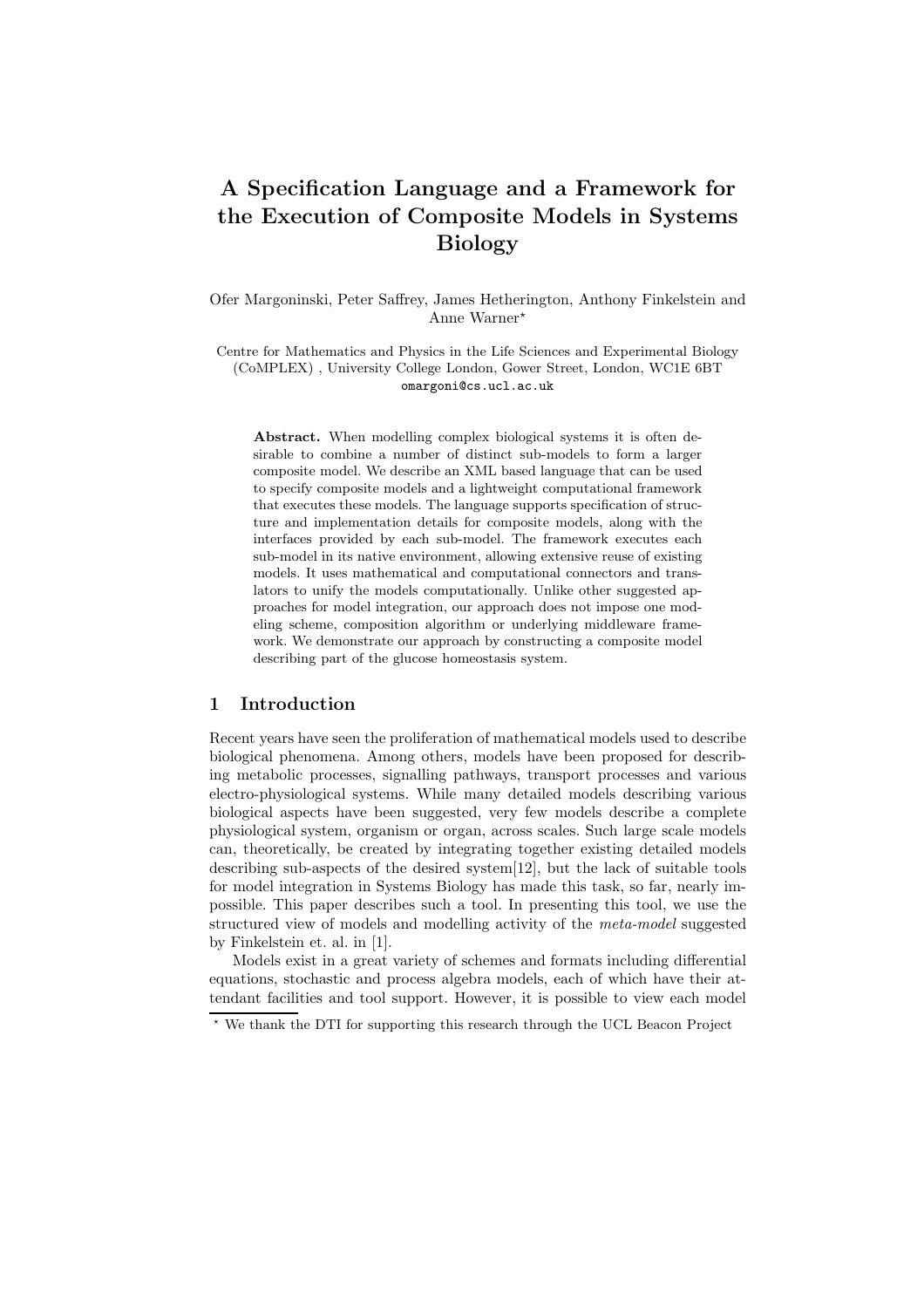as a specification for possible computations. Each model can be executed by a software tool, or an *engine*. Using the model and a set of inputs, or *context* the engine provides a set of outputs, or an interpretation. By mapping the outputs of one model into the inputs of another, we can construct a composite model. Repeatedly composing such models together can produce composite models that are arbitrarily large and complex. The basic building blocks of such models, which can not be further decomposed are known as *elementary models*. Elementary models are constructed in a modelling environment such as Mathematica or XPPAUT.

#### 1.1 The Composite Model Description Language

We have developed an XML based language, the Composite Model Description Language (CMDL), that allows the description of composite and elementary models, so that they can be used within our framework. CMDL also enables the specification of composite models themselves.

For all models, A CMDL file can be used to describe the functionality and the interfaces provided by the model. CMDL allows each sub-model to have multiple interfaces to capture models that have more than one functionality, for example: an ODE model can be solved to plot its dynamical variables versus time, or analyzed to find its bifurcation points. CMDL also can be used to provide attribution annotation and to link the behaviour of a model to the biological phenomena, or aspects it represents, to allow for more convenient collation and reuse. Thus, CMDL is MIRIAM[25] compliant. As suggested in the MIRIAM proposal, we use existing ontologies to minimise ambiguity.

For composite models, A CMDL description also specifies the model architecture and implementation details: What sub-models are used, how they are connected together, and in what order they should be executed.

CMDL has been designed to provide biological, mathematical and computational information about a model and to make that information easily accessible to all parties.

## 1.2 The Computational Framework

We have also developed a lightweight computational framework that enables the execution of composite models specified in CMDL. Individual models are executed on their native tools and are integrated by the framework. Usually they need not be modified in order to be used by the framework. The framework utalizes *translators* to take account of inevitable differences in input and output formats, including differences in timescale. It uses smart connectors to resolve any feedback present in the composite model structure. Each part of the framework is generic and based on well defined interfaces, so it can easily be replaced by user-defined algorithms and translations. Our framework utilizes existing middleware infrastructure, such as dynamic link libraries or Web Services[37] for communicating between the different components. We do not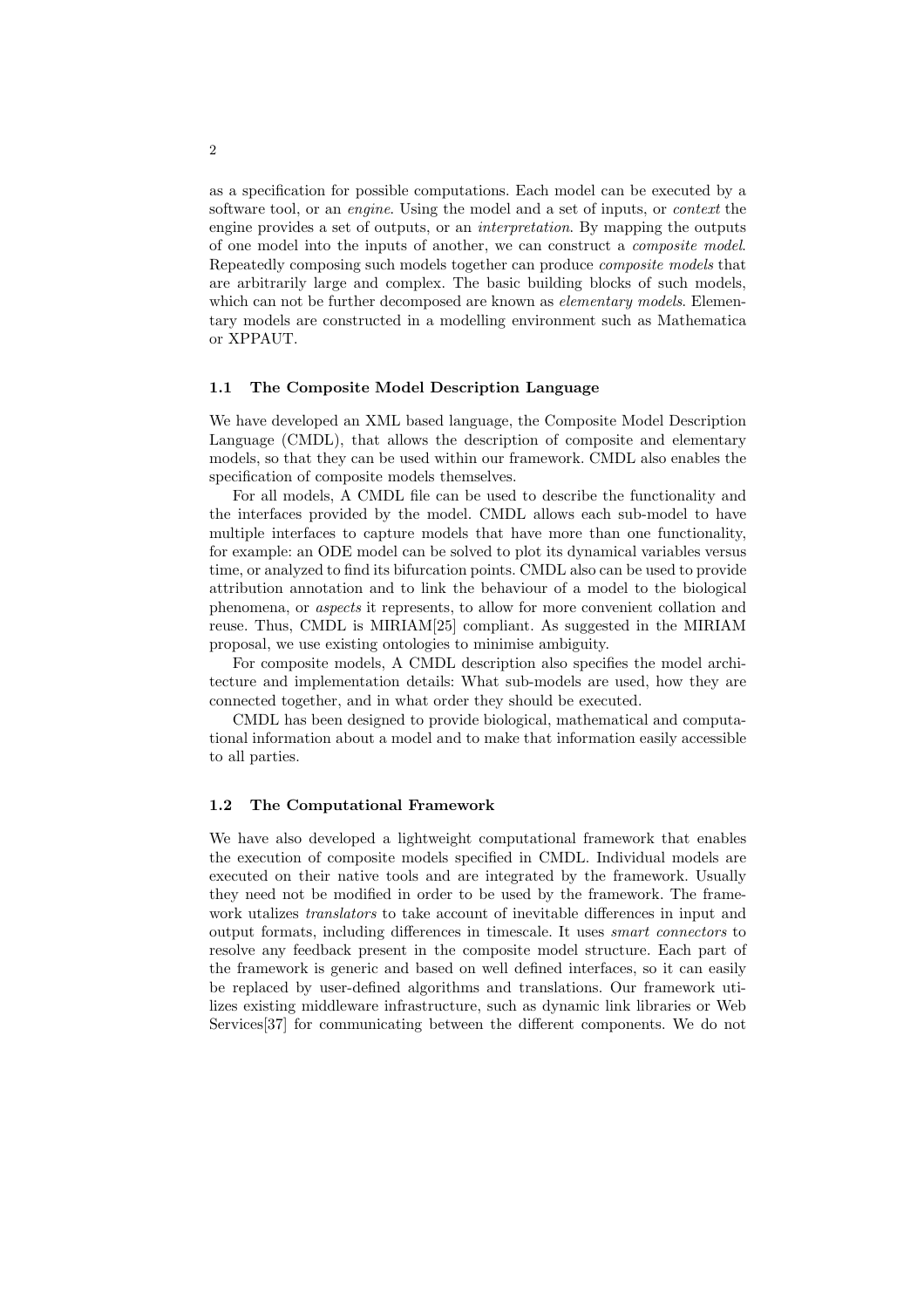presume the existence of any specific infrastructure, and the framework can potentially run on many different middleware infrastructures. At the moment we support only the integration of ODE models, but the framework can be easily extended to support the integration of models developed in other schemes by the development of appropriate connectors.

This paper proceeds as follows. Firstly, we review the current state of the art in model integration in Systems Biology. We then describe the Composite Model Description Language and the model integration framework in more detail. We conclude by describing a composite model of glucose homeostasis that we have specified and executed using the framework.

# 2 Related Work

#### 2.1 Approaches originating in Systems Biology

At the moment, there exists no component middleware specifically designed for the integration of models in Systems Biology. While our proposal shares some concepts with Cell-ML[9],[23], SBML[28],[29] and the Systems Biology Workbench (SBW)[31], it also differs from them in several crucial aspects.

CellML[9],[23] was designed with the view of enabling modellers in Systems Biology to specify composite models composed of a number of sub-models. CellML requires the definition of input and output variables for each model; model composition is achieved by connecting inputs and outputs from separate models. CellML, however, does not allow specification of how the composed model should be executed, detailed descriptions of the model interfaces, or the integration of models which are not ODE models, or which are specified in a format other then CellML. Thus, while CellML may be quite adequate for the conceptual representation of a composite model, composed of several ODE based sub-models, it does not, currently, fulfil our need for a composite model description language, which is more generic, on the one hand, and implementation oriented, on the other hand.

The other currently prominent modelling language for Systems Biology is SBML - The Systems Biology Markup Language[28],[29]. It attempts to standardize the expression of ODE based models of cellular systems, concentrating on chemical reactions. SBML is a rich language in this environment and has good take up within the community. However SBML currently does not allow for modularization, has no support for interface specification, and does not support linkage with models created in other tools and languages. Thus, SBML can not be used to integrate existing, heterogeneous models. We view our proposal as complementary to SBML. We use the SBML annotation scheme, and existing SBML models can be easily wrapped with a CMDL description in order to facilitate their integration with other models.

SBW[31] is a generic middleware for the integration of software tools, used in Systems Biology. It was not designed specifically to facilitate the integration of models, and is actually a quite generic middleware architecture, similar to CORBA[10].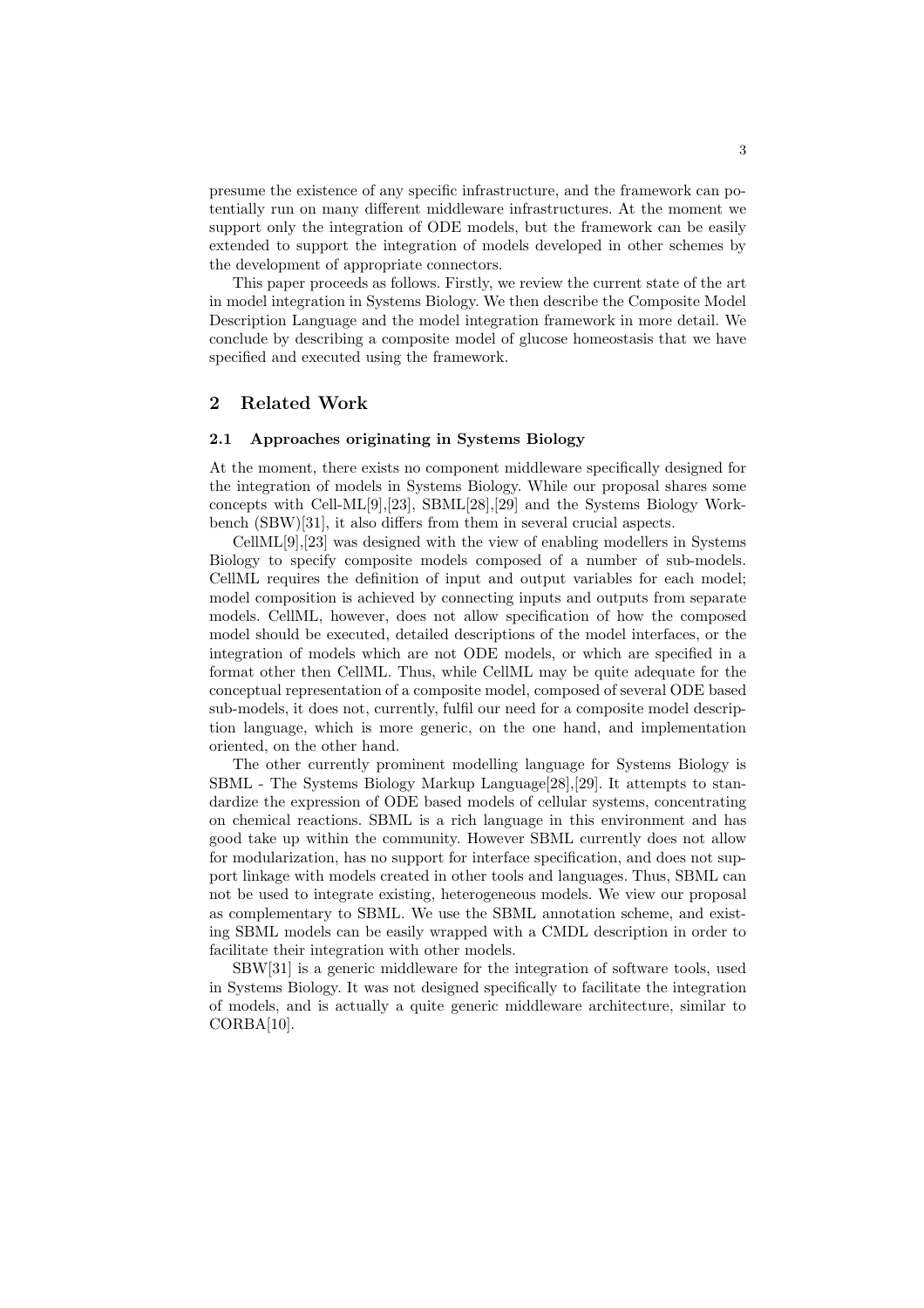Several tools exist to support model construction and simulation specifically in Systems Biology. E-Cell[17],[34],[33] is a whole-cell and multi-cell simulation tool based on an object oriented approach . While it enables the creation of models using a few different schemes, such as reaction-diffusion, S-System and flux distribution analysis schemes, it does not support the integration of models created in other tools. Also, currently only one connecting algorithm, which is embedded in the software itself, is supported.

The XS-system[2] enables the construction of models of cellular networks from a set of building blocks representing syntheses, degradations, reversible reactions and enzymatic reactions. The resulting model is represented as a set of ODEs, specifying the rate equations for the various substances involved. Representation using SDEs (stochastic Differential Equations), timed automata or hybrid automata is also supported, but in a rather limited manner. The XSsystem is designed to support the construction of models from a pre-existing set of existing, elementary, building blocks rather than allowing the user to integrate models created in different tools.

BioSpice[5], [6] is a collaborative project of American universities and research centres. It aims to build a comprehensive software environment that integrates a suite of analytical, simulation and visualisation tools related to cellular systems biology. At the moment, the tool suite focuses on individual model construction and analysis and does not address model integration.

#### 2.2 Approaches originating in Software Engineering

There are a number of frameworks aimed at integrating heterogeneous components for simulation. The High Level Architecture (HLA) [21] is a general purpose architecture for simulation reuse and interoperability, developed for the Defense Modeling and Simulation Office (DMSO). HLA uses a central service to coordinate a number of models via a standard time-step interface. However, there is no explicit language to describe model connections and only the time-step interface is supported.

Generic component frameworks, such as CORBA[10], COM[11], Java Beans[18], and more recently, Web Services[37] include an Interface Definition Language (IDL), such as IDL for CORBA and COM, and WSDL[38] for Web Services, used to specify the functional interfaces exposed by the components. Process execution languages, such as BPEL-WS[4] , enable a multiple component execution to be specified. These frameworks do not, however, allow detailed annotation of the nature of each component necessary both for heterogeneous model integration and understanding of biological models. They also have poor support for specifying the architecture of the overall model.

The concept of interconnecting components exist in many Architectural Description Languages (ADLs), for example Darwin[13], [14], [15] and Wright[39], including the possibility of a rich set of component connectors. However, these languages can not be used for specifying the biological aspects the models represent, or how the models should be executed.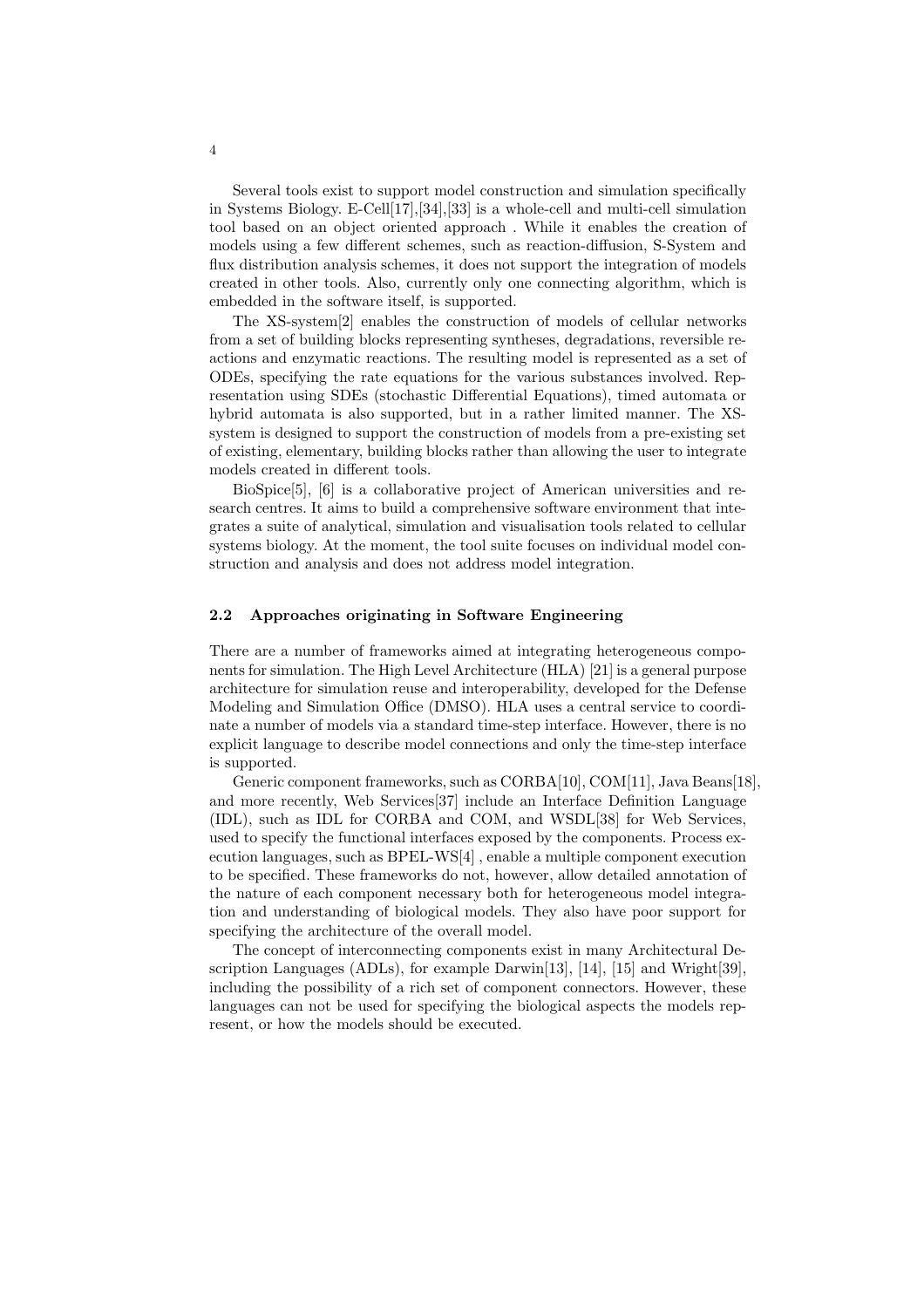The Unified Modelling Language [35],[36] is a very comprehensive model description language, designed mainly for modelling software systems. The main focus is on modelling in detail the code itself and not the aspects, or phenomenon, that the code relates to. It is also difficult, in UML, to present an overall view of the different functionalities a certain model has, as opposed to a detailed representation of its interfaces. UML is also not well suited for representing the overall component architecture of a system — ADLs are better suited for this purpose.

We focus on the integration of currently existing approaches and techniques in Systems Biology, such as ontologies and model description languages, with Software Engineering tools and techniques such as ADLs, IDLs, process execution languages and component frameworks. Through this integration we build a framework for the representation and execution of composite models in Systems Biology.

#### 2.3 Approaches originating in other scientific fields

The General Coupling Framework, GCF[19] enables the creation of composite models out of individual model components, developed in a variety of programming languages. Like CMDL, GCF supports the description of the interfaces of the individual components, as well as the architecture of the overall model. Unlike CMDL, GCF focuses on the integration of software modules written in programming languages such as C, Fortran or Java, and requires 'put' and 'get' calls to be placed into the individual modules source code before they can be used within the framework. Currently GCF uses a time-stepping algorithm, embedded within the architecture, in order to perform the simulation.

The Cape-Open standard[8] is a specification for a collection of middleware interfaces, aimed at enabling the integration of models and modelling tools in the chemical industry. The interfaces enable the integration of different Unit Operations Modules, modelling the activity of a unit operation within a chemical plant, and numerical solvers, within the same simulation environment, called the Simulator Executive. There is no proposed standard for the specification of composite models, and it is assumed each Simulator Executive would use its own proprietary methods for that.

# 3 The Composite Model Description Language

The Composite Model Description Language (CMDL) is an XML schema for model description files. For all models, the CMDL file contains a section describing the biological phenomenon described by the model, a section describing the functionalities and interfaces provided by the model, and a section describing some relevant meta-data. For composite models, the model description file also includes a specification of how the model should be implemented: What submodels are included, how they should be connected together, what connectors should be used, and in what order should they be executed.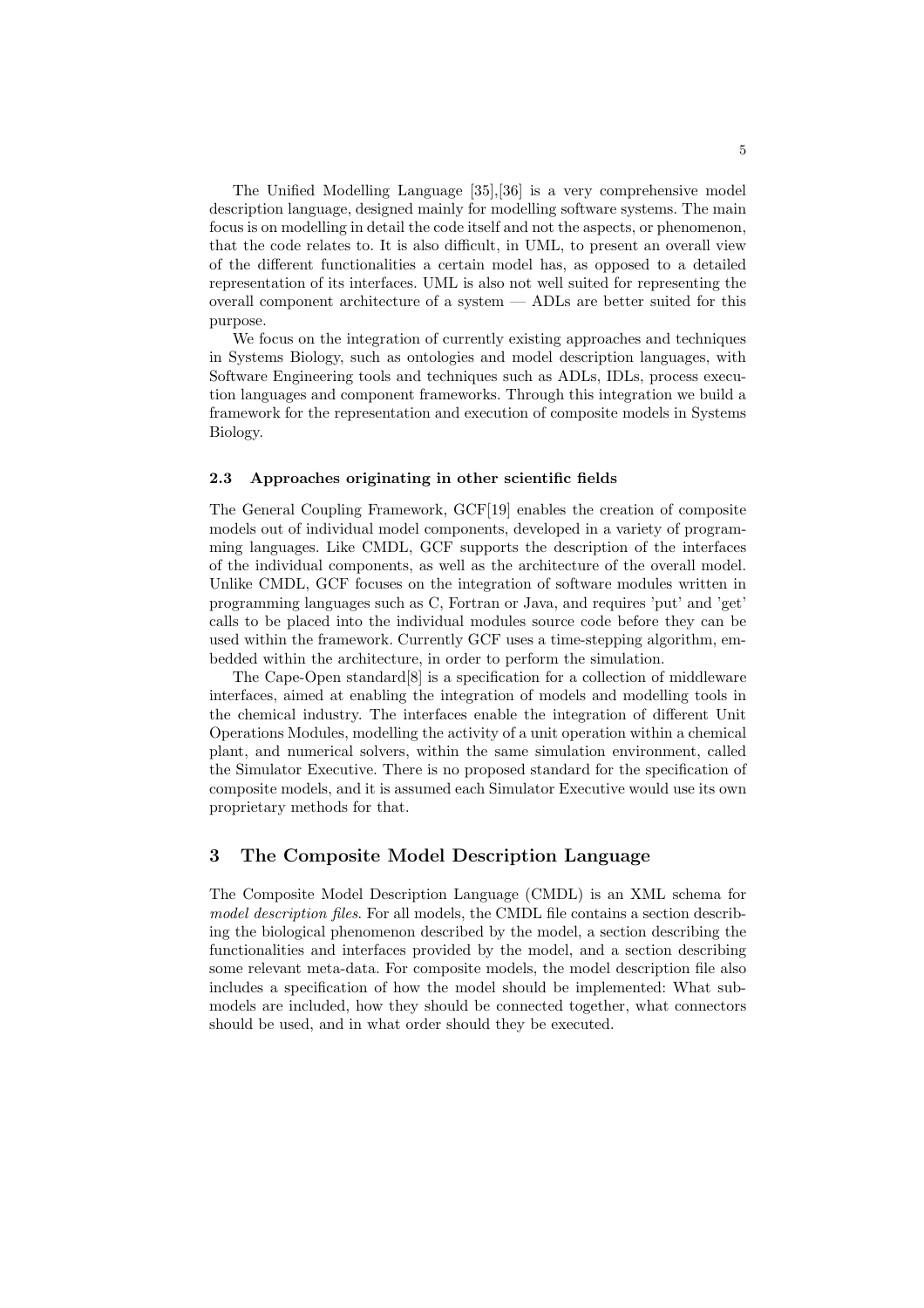#### 3.1 The Model Interface Description

The top level element in any CMDL file is the model element, which has an id attribute. A model contains meta-data, phenomenon and functionality elements as it's immediate sub-nodes. A composite model would also contain sub-models elements, which are used to specify the submodels used in the model.

Meta-data The Meta-Data section contains the attribution annotation, as required by the MIRIAM[25] standard proposal. It includes a citation of the reference description or scientific paper with which the model is associated, details of the model creators, date and time of creation and a statement about the terms of distribution. These details are specified using RDF, in the same manner as in SBML[9],[23] models.

phenomenon The phenomena element links the model with the biology it represents. It is used to precisely specify what biological phenomena are described by the model, in accordance with the MIRIAM[25] proposal. It is composed of a list of phenomenon elements describing the biological processes depicted by the model. Each phenomenon element contains a textual description, and possibly one or more references to terms from the same or different ontologies, which together serve to define the phenomenon. We use the SBML annotation element[30] to refer to these terms. For example, a model describing Insulin stimulus of hepatocytes and the resulting signalling cascade will include the phenomena "Detection of hormone stimulus" (GO term 9720), and "Insulin receptor signalling pathway" (GO term 8286).

A phenomenon element also contains compartment and aspect elements. They are used to specify where within the organism the mentioned phenomenon, or process, occurs and the concrete measurables that the model describes. These measurables are the main modelling results, to be compared to the results obtained in experiments or by executing other models for validation purposes. They usually correspond to the main variables imported and exported by the model. Aspects specified by the sub-models, which may be of less interest for the overall model, need not be listed.

While our concept of compartments is similar to that of SBML, and the SBML species element can be viewed as a subtype of our aspect element, we use compartment and aspect elements only for annotation and not for the actual specification of the model itself. Compartments and aspects may again be specified by making references to terms in various relevant ontologies. For example, the cytoplasm of a hepatocyte can be specified by the combination of terms hepatocyte (CELL:OBO term 182), and cytoplasm (GO term 5737).

functionalities The functionalities section serves to describe the interfaces provided by the model. It describes, given what inputs, what outputs are provided by the model. The same model may be interpreted in many different ways, using the same or different sets of inputs and engines, to give different predictions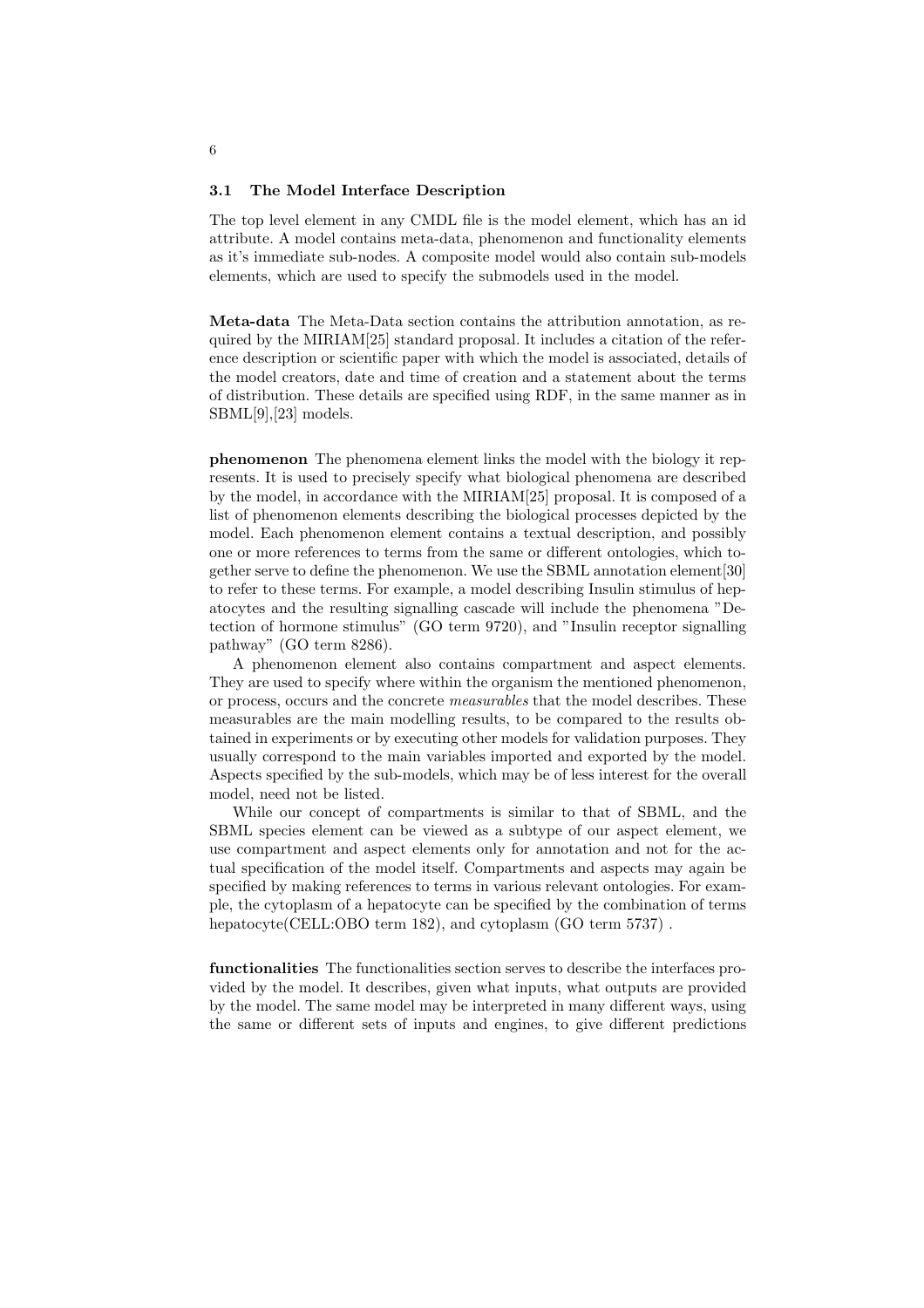or results. For example, an ODE model can be run in a simulation, when provided with all the required parameter values, or analyzed for its null clines and bifurcation points. Thus, a model may provide several different functionalities. These functionalities may be specified at different levels of detail: At the highest level, the broad functionality level specifies what predictions a model can make (output aspects) based on what data (input aspects). This level of specification provides a basic summary of model behaviour that may be useful to biologists in particular.

The next level is the *mathematical functionality* level, which is used mainly to specify the mathematical format of the model's inputs and outputs. This is done by assigning at least one variable to each aspect. A variable in CMDL is used to provide, usually quantitative, information regarding an aspect. For example, a variable may serve to describe the concentration of Calcium over time or the frequency of Calcium oscillations. A variable can be of many different types - It can be, for example, a scalar, a vector, tensor, a matrix, a probability distribution or a time track - describing how the value of a dynamical variable is changing with time. By assigning a variable of a certain type to an aspect, we specify exactly how this aspect is described, mathematically, by the model. MathML may be used to describe the precise format of a variable. For example, We can use MathML to specify that  $Ca = F(t)$ , where  $t0 < t < t1$ . A variable should have units, unless the dimension it describes is 'dimensionless' such as, 'the number of particles' .

The mathematical functionality also includes a list of required parameters. The difference between parameters and variables is that usually the value of parameters remains fixed during the course of an interpretation of a model, while the values of variables may change. Currently we use the SBML syntax for specifying parameters. However, the parameter value may be specified in a separate, auxiliary, parameter values file. The enables the framework to run multiple instances, or copies, of the same model with different parameters.

A mathematical functionality may also specify the mathematical scheme in which the model is implemented: For example, chemical reactions can be mathematically described either deterministically as a set of ODE's or stochastically using Gillepsi's algorithm.

The mathematical functionality description level is useful both to biologists and mathematicians using the model.

The most detailed level is the computational interface description. The computational interface specifies the type of interface supported - for example Web Services, DLL libraries or a simple output file, the name of the interface supported, and a reference to a file containing the actual interface specification. This would be a WSDL file for Web Services, or a  $C/C++$  header file in the case of a DLL library. These files specify the precise data structures of the variables involved. In the case of Web Services, the WSDL file also specifies the location of the sub models to be used by using the WSDL 'binding' element.

The interface referenced should be one which is currently supported by the orchestrator and at least some existing connectors, in order for the model to be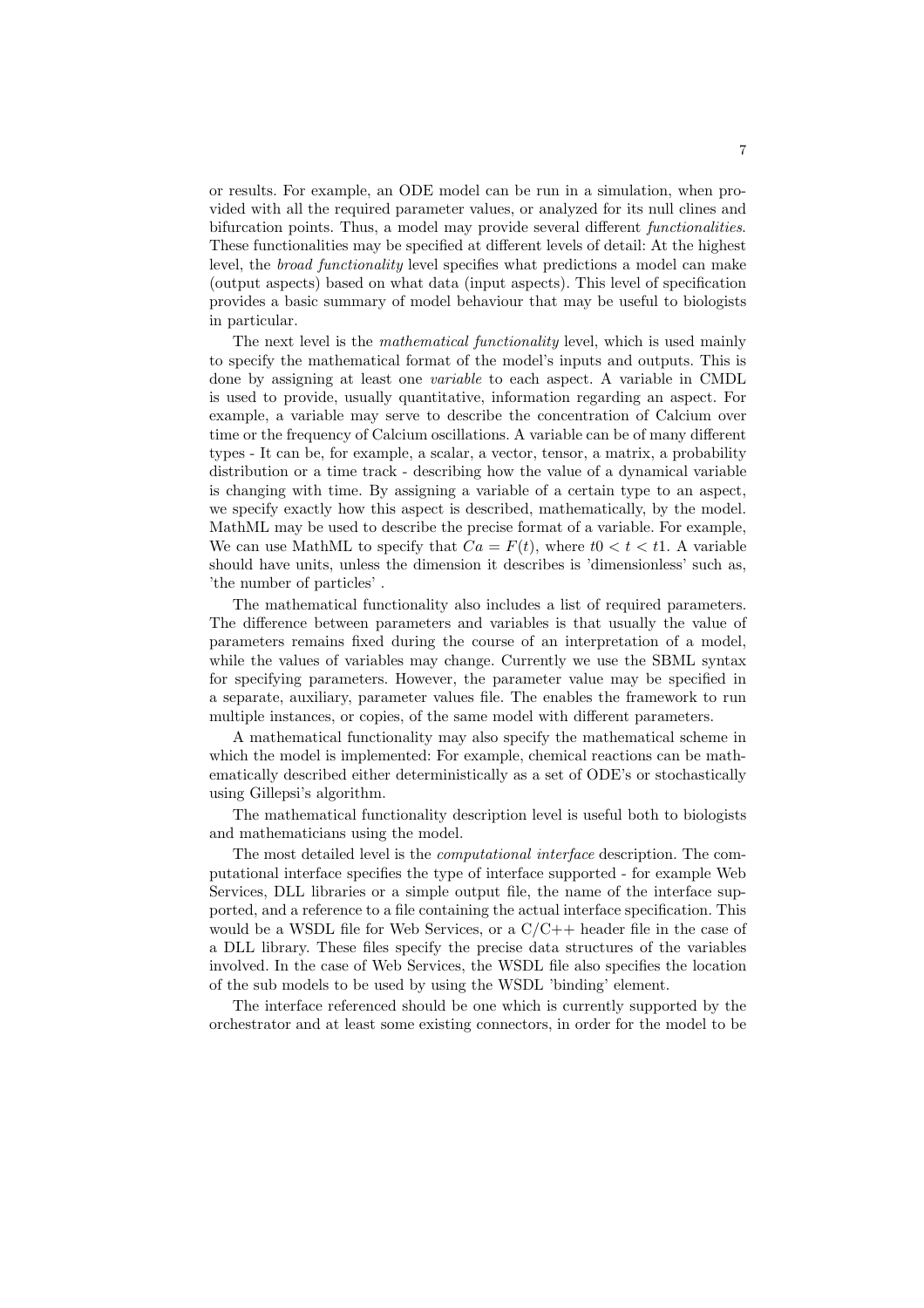used within our framework. Information at this level is for use by the computer scientists responsible for implementing a composite model using this model as one of its components.

A broad functionality may contain several different mathematical functionalities and each mathematical functionality may in turn contain several different computational interfaces. Thus, the different functionalities for each model form a tree hierarchy.

#### 3.2 Specifying Composite Models

In order to execute a composite model we need to specify what model instances, translators and connectors should be used. We then need to map out the connections between these elements, specifying how the inputs required by each model instance are satisfied. Finally, we need to specify in what order the model instances and the connections should be invoked, and which specific computational interfaces should be called. Thus, in a manner similar to BPEL[4] we provide a process description notation with many features reminiscent of an executable language. Like an executable programming language a CMDL model is unambiguous, provided that all of the internal models it is composed of are unambiguous. In other words, a CMDL model will always yield the same results for a specific set of inputs, provided that the elementary models it is composed of behave in this manner. The key difference between languages such as CMDL or BPEL and programming languages used to describe executable internal processes is that a CMDL or BPEL file also calls for the execution of internal processes, or in our case elementary models, without specifying how these internal processes or elementary models actually handle the data - this is assumed to be specified by the modelling language in which the elementary model is specified.

While the CMDL specification is detailed enough to support execution of the composite model by our framework, it is also designed to enable mathematicians and biologists to gain a broad understanding of how the model is put together.

Specifying the Model Architecture The first thing to be specified is the model components to be used. A model component is an *instance* of a submodel executing on an engine, similar to the instance of an object in object oriented programming. Many instances can be created from the same submodel, perhaps using different parameters for each, each forming its own component. For example, in order to model a liver cell plate, comprised of many hepatocyte cells, one model component can be used to model each cell. All of these model components can be created from the same hepatocyte cell model, using the same or different sets of parameters. Different parameters may be used, for example, to reflect biological differences between periportal and periveneous cells.

Connections specify the topology of the network of models. Horizontal connections specify the connections between the sub-models - which output variables of which models are used as inputs for other models. Vertical connections map the variables of the overall model into the variables of the different components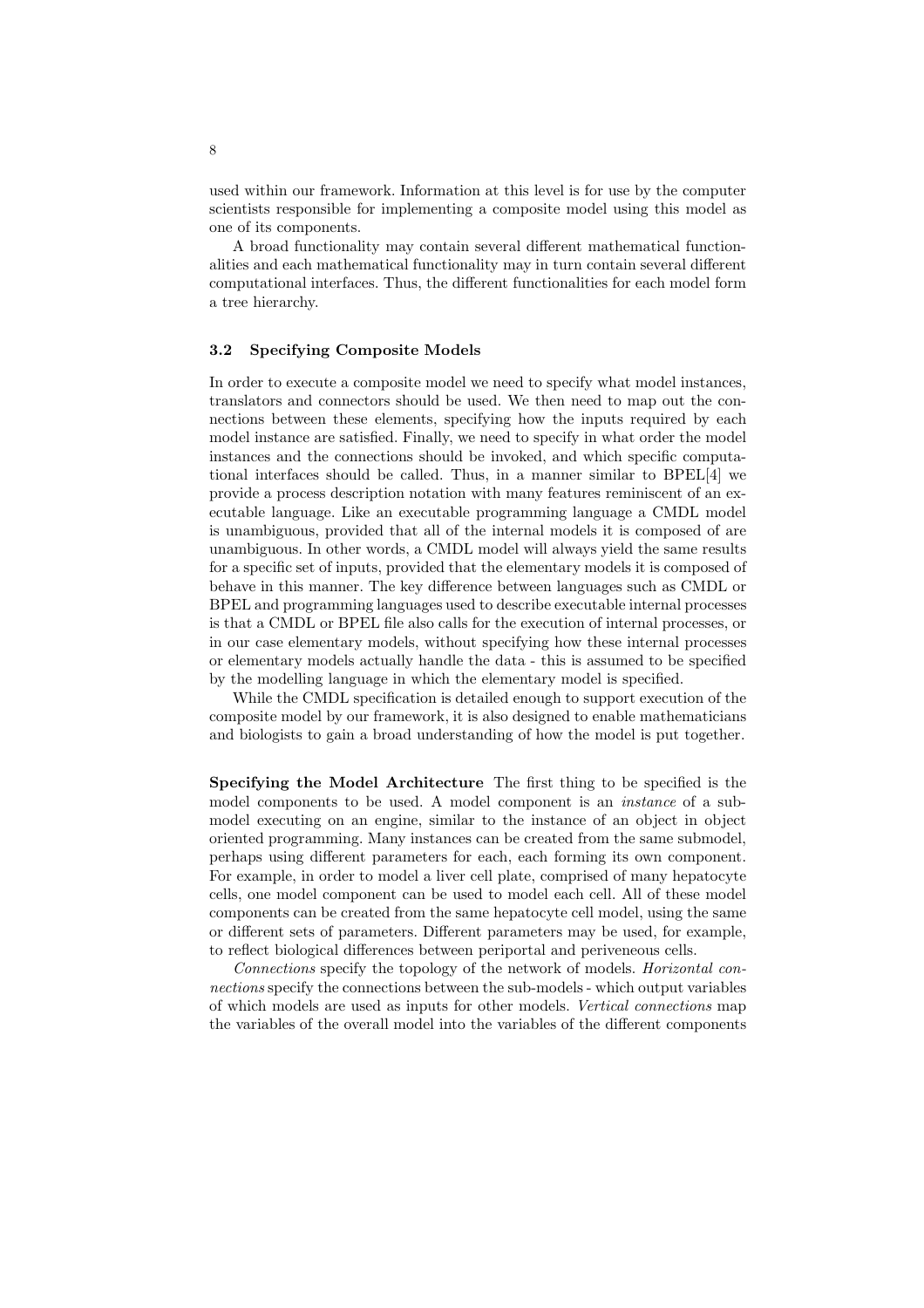it is composed of. For each variable mapping, we may specify a translation. This can be a simple scaling of the variable, or a more complex transformation. For horizontal connections which form a feedback loop, we also specify which smart connector should be used to resolve the feedback.

#### 3.3 Specifying the algorithm used to solve the model

The algorithm for executing a composite model is specifed using a 'sequence' construct, similar to that found in BPELWS[4]. The sequence element contains a list of invocation elements. Each invocation element specifies either the invocation of a specific mathematical functionality on one of the pre-declared model components, or the invocation of a smart connector, used to solve several model components which are interdependent on one another. Currently, the only flow of control supported is a simple linear one. In the future we plan to support additional flow control elements already supported by BPELWS, such as those used to implement loops and branches.

# 4 Example of a Model Specification File

The appendix contains an example composite model specification file. The model described is of the generation of calcium oscillations in liver hepatocytes as a result of hormonal stimulation. The model depicted forms part of a more comprehensive model of this process, which will be described later.

The model file first defines the phenomena depicted by the model - the glucagon stimulated signalling cascade. The phenomena is defined both through a textual definition and through references to terms in the relevant ontologies. We also specify the compartments in which the phenomena of interest occurs the hepatocyte membrane and cytoplasm. The last part of the phenomena element lists the actual aspects, or measurables, depicted by the model. In this case these are the activation level of G-Protein and the concentration of intracellular calcium.

The model is a composite model composed of two sub-models, listed within the 'submodels' tag. The first model describes the hormone binding to the G-Protein receptor, resulting in the release of PhosphoLipase into the cell, and the second model describes how PhosphoLipase causes Calcium oscillations.

The model has one functionality, predicting G-Protein activation levels and cytoplasmic concentration of Calcium, as a function of the concentration of Glucagon in the blood, over time. This functionality is specified in precise mathematical terms in the 'mathematical functionality' section: It provides timetracks of Calcium concentration and G-Protein activation level, and requires a timetrack of Glucagon levels. The units of the variables involved are also specified.

As we can see in the 'implementation' section, to implement this functionality, we create one instance of each sub-model, and then link together the two instances, feeding the PhosphoLipase concentration from the G-protein receptor model into the Calcium model, and feeding back the Calcium concentrations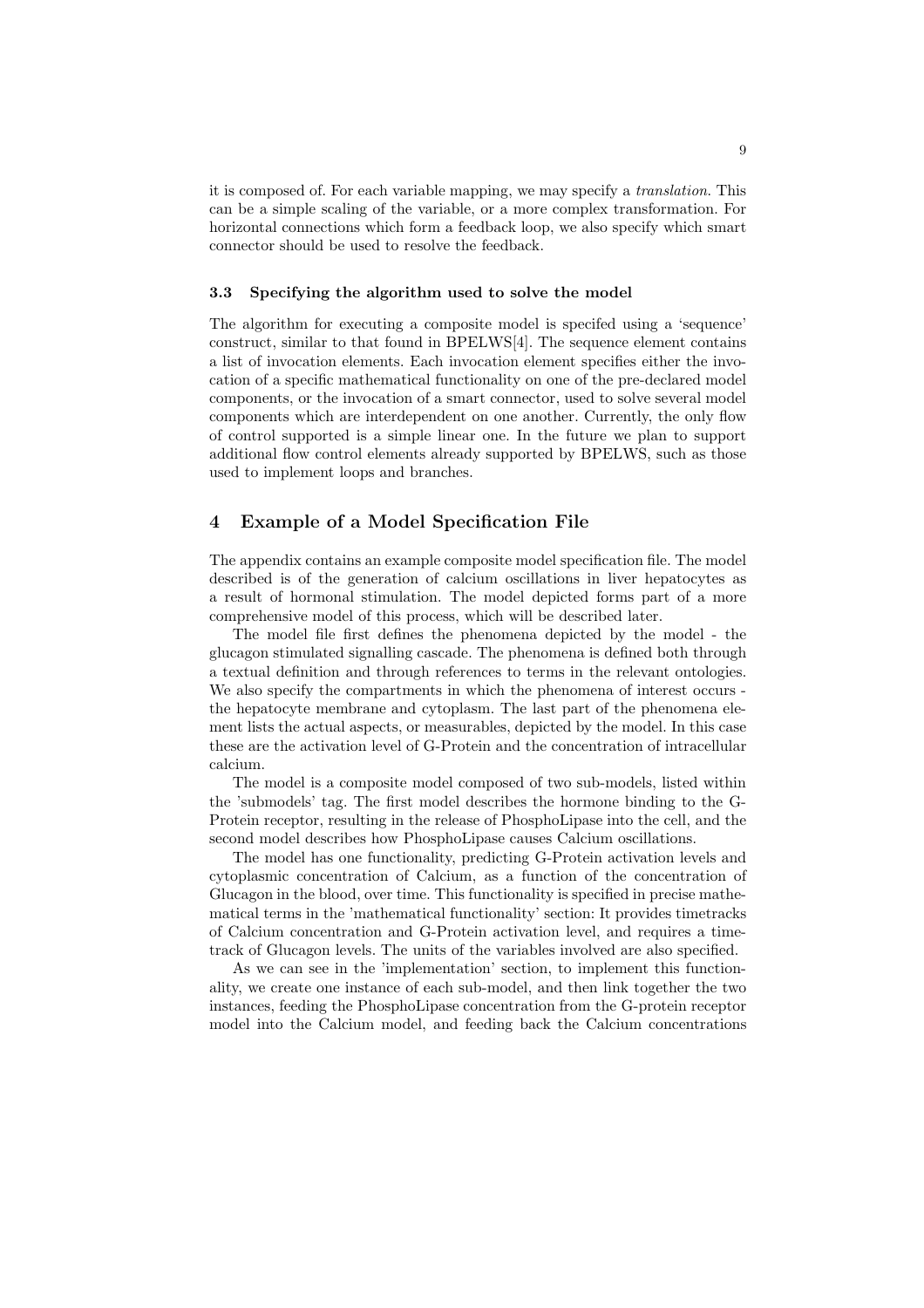from the Calcium model into the G-protein model. The model instances are linked together using a waveform relaxation connector. The sequence of execution steps for this functionality contains only one step - the execution of the connector.

# 5 The Model Integration Framework

Models specified in the CMDL language are executed by the orchestrator. The orchestrator serves mainly as a workflow co-ordination service. It executes the composite model by launching and executing the elementary sub-models on their respective engines, such as Xppaut and Mathematica, and passing data between them as required. The orchestrator communicates with the various engines through engine wrappers - pieces of software that expose the functionality of the different engines in a standard manner. The orchestrator uses connectors to solve together models which are interdependent on one another, and translators to carry out necessary data transformations between the models. The orchestrator is used in conjunction with a set of supporting information services, used to store data required for model runs, such as parameter values, as well as results obtained from model execution and, in the future, the CMDL files themselves. A separate paper about these information services is in preparation.

#### 5.1 The core computational elements

The Engine Wrappers Individual instances of elementary models are executed by the software tools, or engines, in which they were originally developed. Accommodation of specific modelling tools within our framework is done through wrappers. Wrappers expose the functionality of the modelling tool in a standard way to the rest of the framework. Wrappers expose interfaces used to launch new model components and enable access to and the execution of computational interfaces of components already launched. Internally, the wrappers use the proprietary command set of the modelling tool in question to provide these operations. We currently have available wrappers for Mathematica[24], Xppaut [40], and for a C++ library used to numerically integrate differential equations using the numerical recipes[27] library.

The Orchestrator At the core of the framework is an *orchestrator*, which is used for executing composite models. The orchestrator serves mainly as a coordinator or process execution service. It reads the details of the composite model from the composite model specification file and then launches the submodels and executes them according to the instructions provided in the file. The orchestrator maintains the global (composite) model variables, and passes them as inputs to the sub-models as required.

The composite model file may also specify the use of connectors and translators. These are called by the orchestrator in order to link together models, where the outputs of one model can not be linked to the inputs of the other model in a straightforward manner.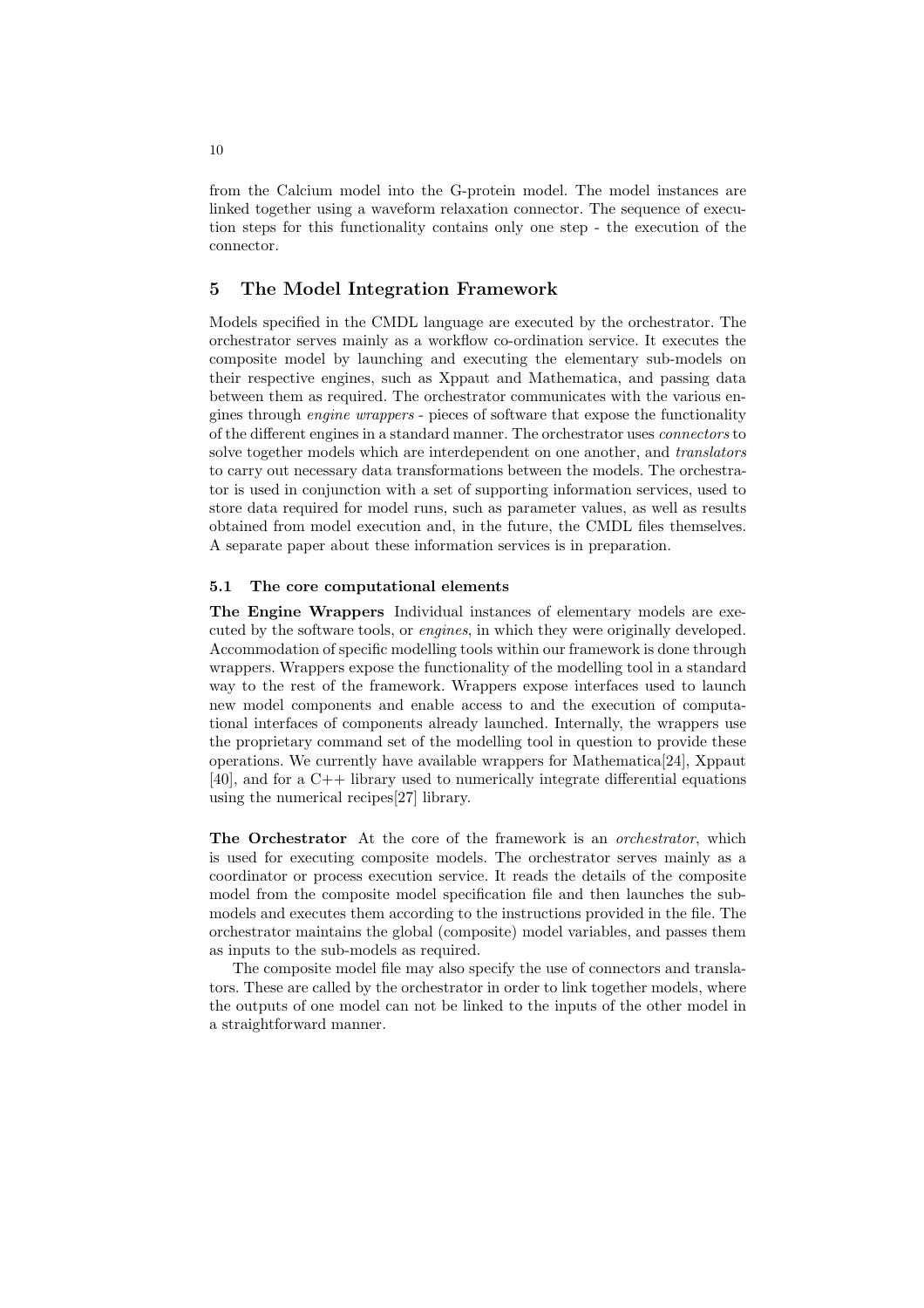Connectors A connector serves to numerically integrate two models where such an integration is not trivial. For example, integrating two or more ODE models which are interdependent and which were implemented on different tools, as in our case studies. Several different connectors can be used to achieve the same task. For example, for integrating ODE models, one can use either a connector implementing a wave form relaxation algorithm[22] or a step wise integrator as described by [34].

The wave form relaxation algorithm uses a 'seed' function to guess the solution to one model and then iterates between solving each model, refining the overall solution to convergence. A step wise integrator runs all the models at once, performing the numerical integration using a method such as Euler's method or RangKutta. Each of these algorithms requires a different mathematical interface (see section 3.1).

The different connectors are best suited for use in different scenarios: A waveform connector typically executes at most a few dozen calls on each model, but each call is computationally intensive, as a complete simulation is performed, and requires the transfer of substantial amounts of data. A stepwise integration algorithm may make millions of calls on each model, but each call is computationally quick and requires the transfer of only a few values. Given these characteristics, a waveform connector may be more suitable for connecting together models residing on different, remote machines, while a stepwise integrator may prove to be more efficient when all models reside on the same machine.

Connectors may also be used in order to integrate together models developed in different schemes. For example, a connector can be built in order to connect together a Discrete Event (DEVS) model with an ODE model. Such a connector may generate events for the DEVS model when certain variables in the ODE model cross certain thresholds. It may also modify the values of certain parameters in the ODE equations when certain events occur. Such a connector may be used to link a DEVS model of an intracellular signalling system with an ODE model depicting gap-junctions and the flow of different chemical species through it. Similarly, connectors can be devised for stochastic models, based on suitable mathematical algorithms.

In addition to connectors, translators are used to take account of inevitable differences in input and output formats, such as differences in the units used by different models for the same variable, differences in timescale, or differences in the data structures used by the different model implementations.

The aim of this free-form approach is to allow each model component to be based on the most natural and appropriate scheme, rather than forcing each model into a unified system such as ODEs or discrete events.

To conclude, our framework is modular not only in the deconstruction of models, but in the components of the framework itself. Users of the framework are free to select from an existing range of connectors and translators or build their own, in order to achieve greater efficiency or the ability to integrate new types of models.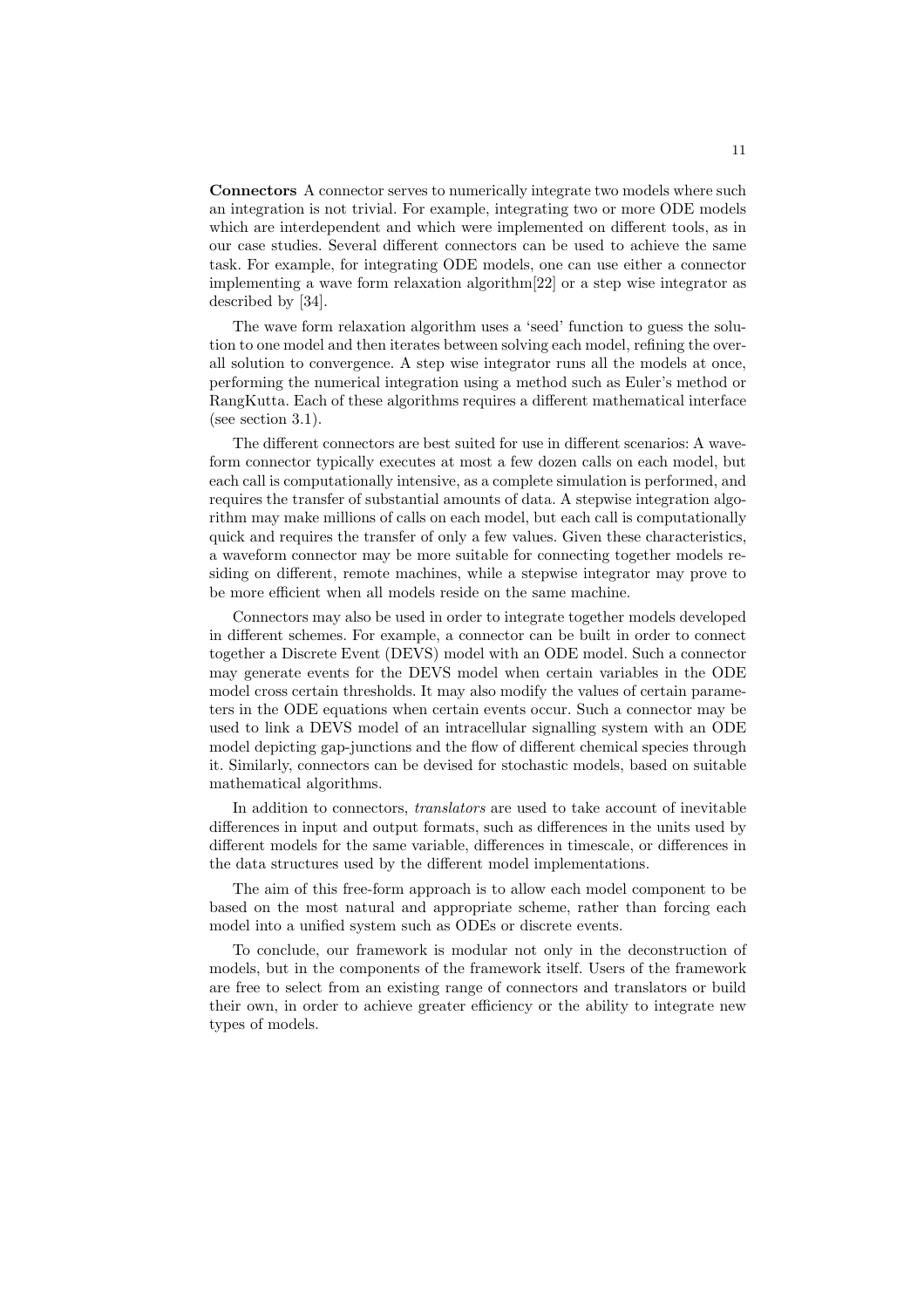Underlying infrastructure Our computational framework does not presume any specific underlying middleware infrastructure. Currently, the engine wrappers we have built expose their interfaces either through dll library calls, or through web services[37]. Thus an orchestrator, or a connector, can both communicate efficiently with modelling tools residing on the local machine, and with modelling tools residing on other machines, perhaps in remote locations. Future engine wrappers may expose their functionality through other component middleware infrastructures, such as COM, CORBA[10] or SBW[31] .

## 5.2 supporting services

The computational framework is supported by a number of information services that provide information about each model used during the integration and then collect the results during a model run. Parameters required for the interpretation of a model are obtained from the context service, which serves as a central repository for parameter values to be used in biological modeling. The results, or interpretations, of the models are stored by the interpretation service. We envision a central model repository, such as 'BioModels.net'[7] being used to store existing models. One should be able to systematically search the repository in order to find desired sub-models required for the creation of a new composite model. We have implemented prototype versions of the context and interpretation services. Their functionality is exposed both via web services, to support communication with the rest of the framework, and through a web based user interface, which enables users to manually query the services for parameter values, or the results of previous model runs. The context and interpretation services will be described in greater detail in a future publication.

#### 5.3 Example

Figure 1 shows a view of our model integration framework, which is used to execute composite models, specified in CMDL. In the figure we can see the two sub-models of the model depicted in section 4, executing on their respective tools, Xppaut and Mathemtatica. Since the two models are interdependent, they are integrated by means of a connector. The orchestrator is responsible for launching the models and the connector, for passing to them the necessary input values and model parameters, and for collecting the results and storing them on the interpretation service.

# 6 Using CMDL to model glucose homeostasis

We are part of a research project at University College London whose aim is to produce a physiological model of the liver which is integrated across scales[41]. As part of the project, we have recently used CMDL, along with our model execution framework, in order to specify and execute a composite model describing glucose homeostasis[42]. Glucose is the readily available fuel, or source of energy, which is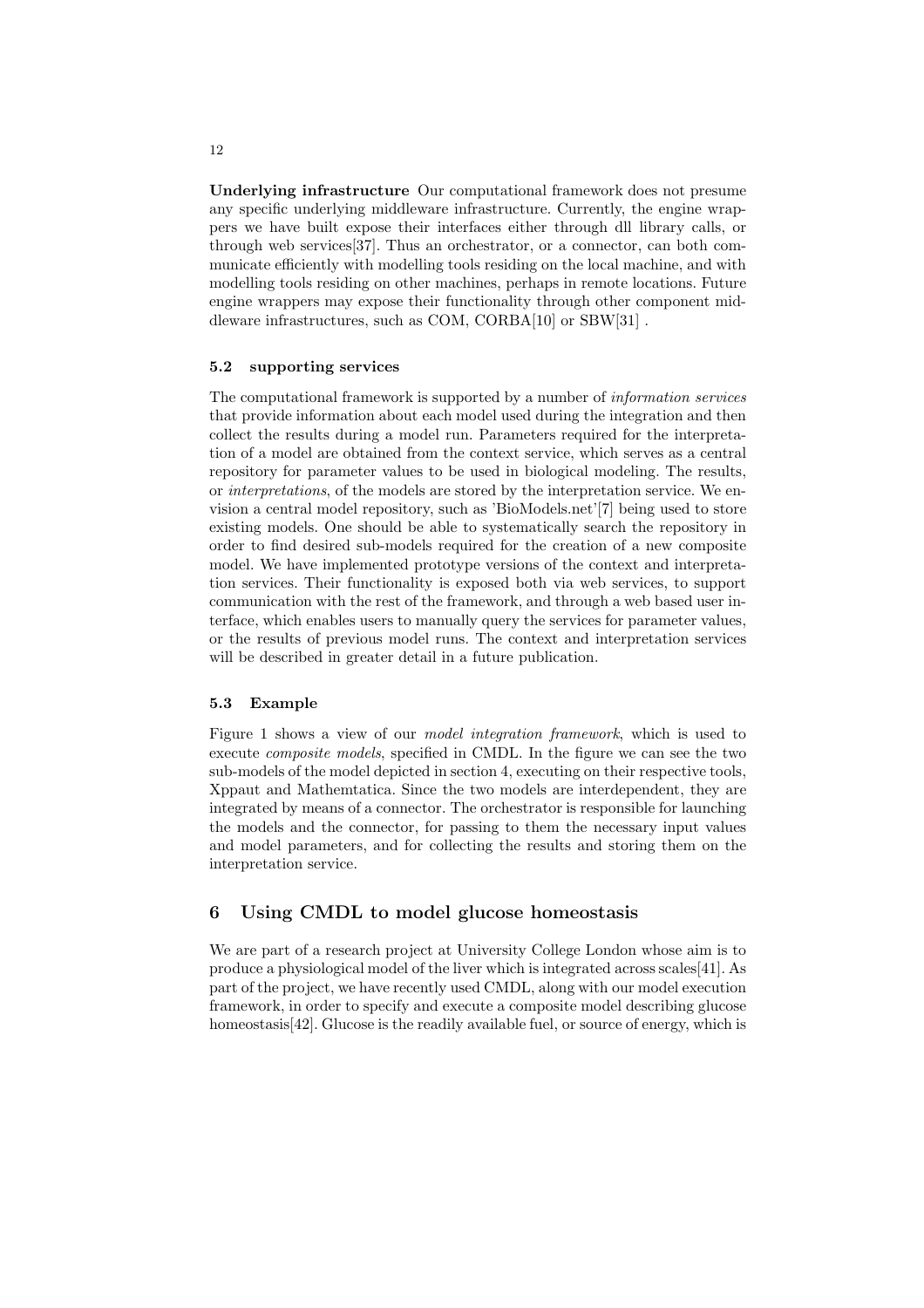

Fig. 1. Model Integration Framework

being supplied by the blood to all cells in the body. Glucose is stored in the liver, in the form of glycogen. Glycogen buildup and release in the liver is controlled by two hormones, Insulin and Glucagon, secreted by the Pancreas.

Our model is able to predict glucose levels in the blood, as a function of the dietary regime, and various other parameters, such as the affinity of liver cells receptors to Insulin. We have used new and existing models to create our composite model of glucose homeostasis. Currently our model includes basic models of hormone secretion by the Pancreas and glucose transport in the blood stream, along with a quite detailed model of glucose release or intake by the liver, as a function of current glucose and hormone levels in the blood. This detailed model is in turn composed of 5 sub-models, describing the membrane receptors, the second messengers responses within the cell, and the actual build-up and breakdown of glycogen. The model and the sub-models it is composed of will be described in detail in a subsequent publication.

As these models are interdependent on each other and form a feedback loop, we have used a waveform relaxation connector in order to solve them together. The models also use different units and different time scales. We have thus used two simple scaling translators when connecting the models. One is used for adjusting the time scales between the different models, and the other is used to scale the other, time dependent variables.

By replacing some of the model components with simpler or more elaborate models, we try to determine how sensitive is glucose homeostasis to details in the description of the different sub-systems involved, specifically the receptor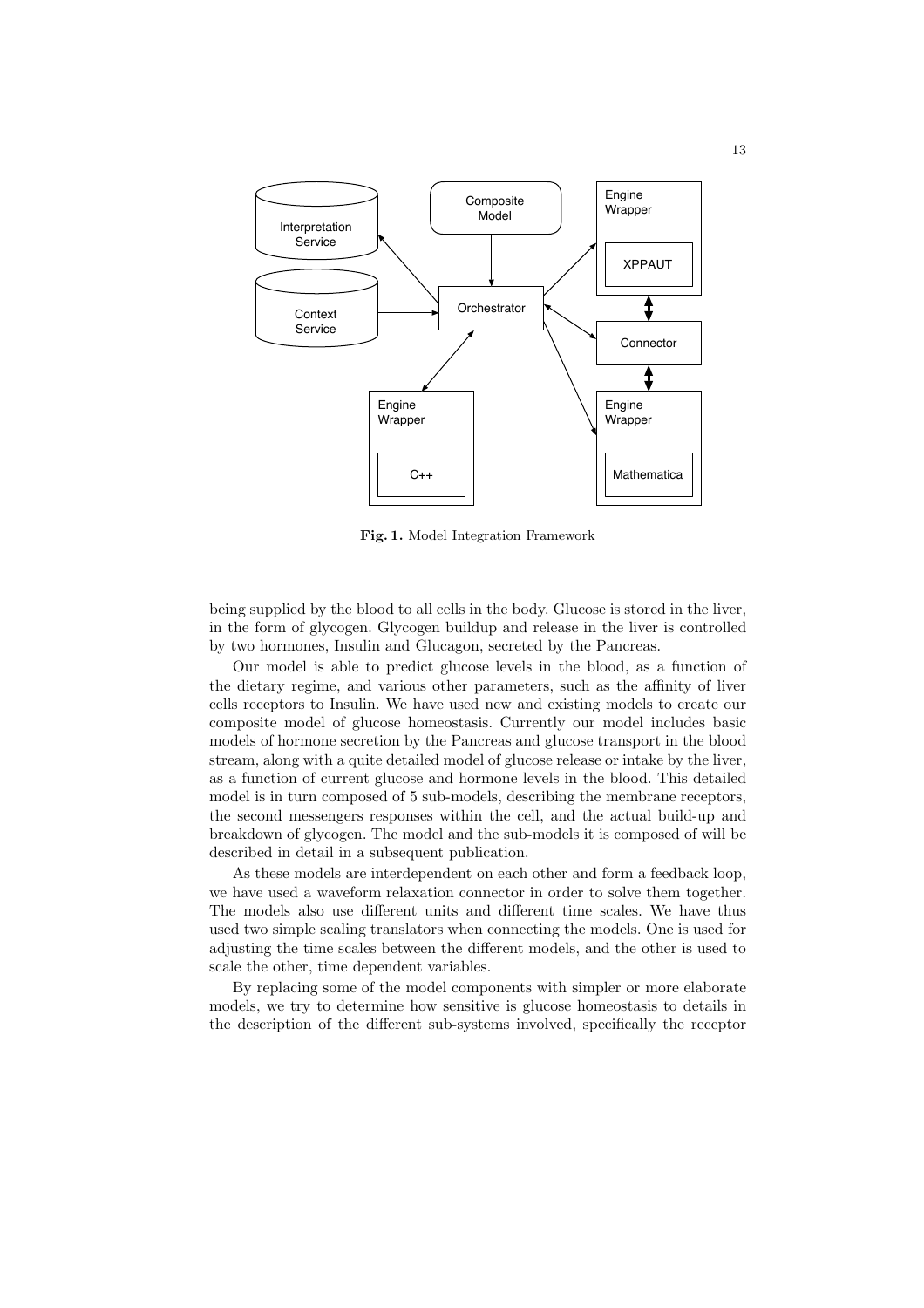mechanisms and second messenger cascades in liver hepatocytes. We are trying to ascertain whether a good approximation of glucose homeostasis can be achieved by using relatively simple models of those sub-systems, or whether a detailed, mechanistic model of them is required. By removing or changing some of the model components, we try to ascertain what is the role of the different control mechanisms, such as hormonal control and direct glucose control, in maintaining glucose homeostasis.

# 7 Conclusions

We have presented CMDL, an XML Composite Model Description Language. CMDL integrates elements from ontologies, mathematical description languages such as MathML, interface description languages such as WSDL[38], Architecture Description languages and process execution languages, in order to provide a full description and specification of composite models in Systems Biology, moving from a broad description of the phenomenon depicted by the model and the functionalities provided by it, through an architectural description of the implementation, down to the precise details required for model execution. While we have borrowed heavily from well known techniques used to describe these different levels, we are currently unaware of any other attempt to integrate them together in a similar manner.

We have also presented a lightweight computational framework that is able to execute composite models specified in CMDL. It enables the integration of models, executing on a variety of different tools, and potentially executing on different machines in different locations. Unlike some other currently existing frameworks, our framework does not assume a specific model integration algorithm. Different connectors and translators can be used to connect the models together, and model composers can select the connector or translator which is most suitable to the task at hand and to the available facilities and model executing tools. The same overall composite model architecture can be implemented in radically different ways - the sub-models can be integrated using a C++ framework, with all models running on the same machine, or be integrated using Web Services, with different models running on distributed machines.

We have used our framework to implement a composite model of glucose homeostasis, composed of several existing models. These models run on a variety of different time scales, use different units for the variables involved, and are interdependent on one another. To tackle those issues, we have used a variety of connectors and translators. This model is now being actively used for scientific exploration.

One of our principal aims was to build a model integration framework which is easy to use. Unlike other suggested frameworks, such as SBW[31] or GCF[19], our framework does not require the writing of any program code on behalf of the modellers. We are currently building graphical user interface tools that can be used to specify and display the composite model specification files. Even without these tools, only about two days of work were required to write the CMDL files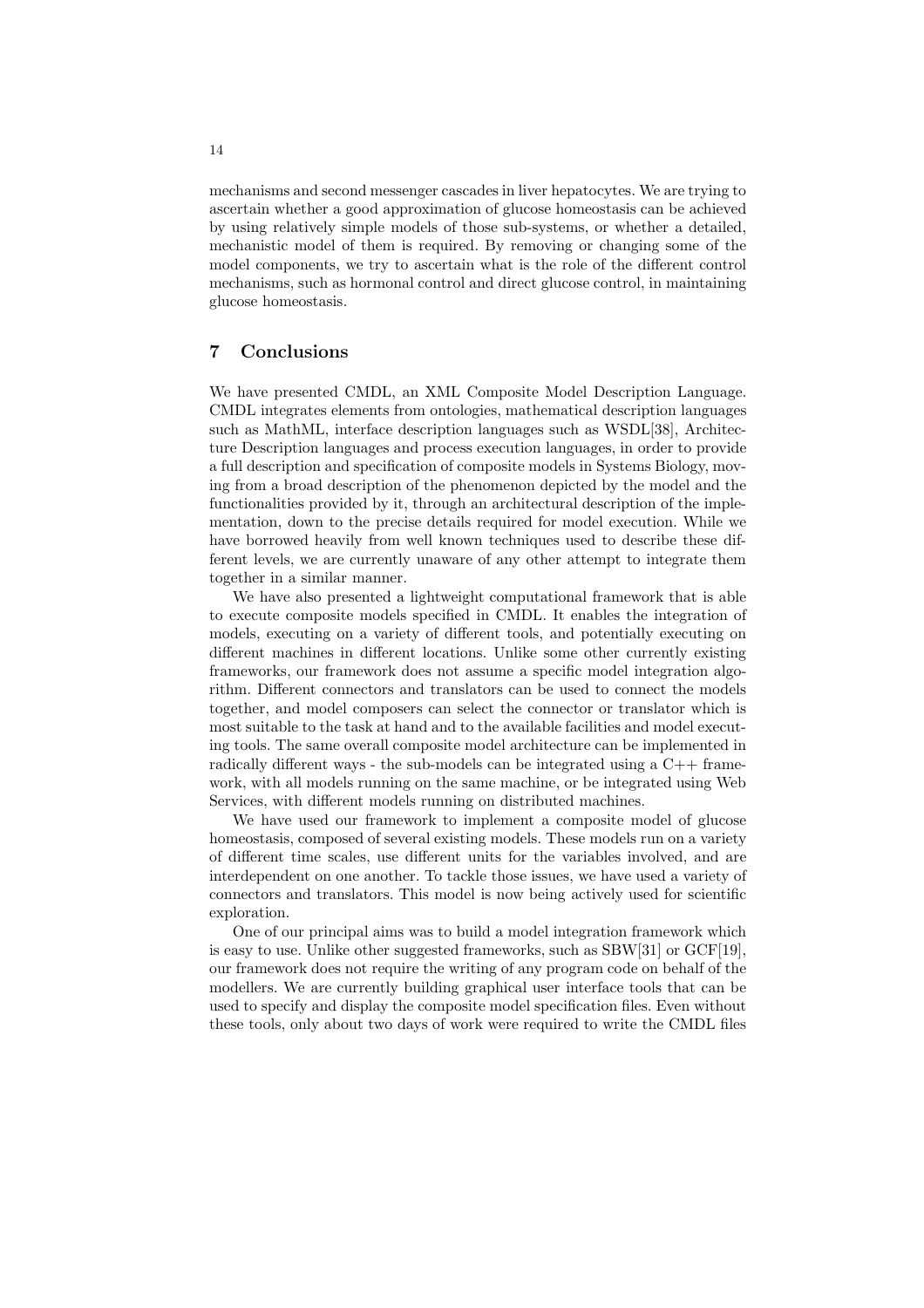for the composite glucose homeostasis model, and launch the integrated model, by a person who was not familiar before-hand with XML or CMDL.

While up until now we have used our framework mainly to integrate ODE models, with the provision of suitable connectors and translators, our framework can be used to integrate discrete event, and perhaps process algebra models, as well.

# References

- 1. A. Finkelstein, J. Hetherington, L. Li, O. Margoninski, P. Saffrey, R. Seymour, and A. Warner "Computational Challenges of Systems Biology", in IEEE Computer 2004, vol. 37(5), pp. 26-33
- 2. M. Antoniotti, F. Park, A. Policriti "Model building and model checking for biochemical processes", in Cell Biochemistry and Biophysics 38, 2003 pp 271-186
- 3. E. Bugianesi et. al. "Quantification of Gluconeogenesis in Cirrhosis: Response to Glucagon" GASTROENTEROLOGY 1998; Vol. 115 pp. 1530-1540
- 4. Specification: Business PRocess Execution Lanugage for Web Services Version 1.1 Available at: http://www-106.ibm.com/developerworks/library/ws-bpel/
- 5. BioSpice, at https://community.biospice.org/
- 6. B. Mishra et. al. "A Sense of Life: Computational and Experimental Investigations with Models of BioChemical and Evolutionary processes" in *OMICS* Vol. 7(3) 2003
- 7. The BioModels database at
- t http://www.ebi.ac.uk/biomodels/
- 8. The CAPE-OPEN Laboratories Network, at http://www.colan.org/
- 9. CellML at http://www.cellml.org
- 10. The OMG Corba's web site http://www.corba.org
- 11. The Distributed Component Object Model, by Microsoft, at http://www.microsoft.com/com/tech/DCOM.asp
- 12. P. V. Coveney and P. W. Fowler "Modelling biological complexity: a physical scientist's perspective" in Interface 2005, vol. 2, pp 267-280
- 13. J. Magee, N. Dulay and J. Kramer "Structuring Parallel and Distributed Programs", in IEE Software Engineering Journal Vol 8, No. 2 March 1993 pp 73-82
- 14. J. Magee, N. Dulay, S. Eisenbachand J. Kramer "Specifying Distribute Software Architectures" in Proceedings of the Fifth European Software Engineering Conference, ESEC 95 1995, pp 137-153
- 15. J. Kramer and J. Magee "Exposing the Skeleton in the Coordination Closet", in Proceedings of the Second International Conference on Coordination Languages and Models 1997 LNCS vol. 1282 pp 18-31
- 16. Dublin Core Metadata Initiative, at http://dublincore.org/
- 17. http://www.e-cell.org
- 18. Enterprise Javabeans Technology http://java.sun.com/products/ejb/
- 19. R.W. Ford et. al. "GCF: A General Coupling Framework" in Concurrency and Computation: Practice and Experience, 2006 vol. 18 pp. 163-181
- 20. Gene Ontology Consortium "An Introduction to Gene Ontology" at http://www.geneontology.org/GO.doc.html
- 21. The High Level Architecture https://www.dmso.mil/public/transition/hla/
- 22. Linzhong Li and Steve Baigent, "Integrating biosystems using waveform relaxation", submitted to bioinformatics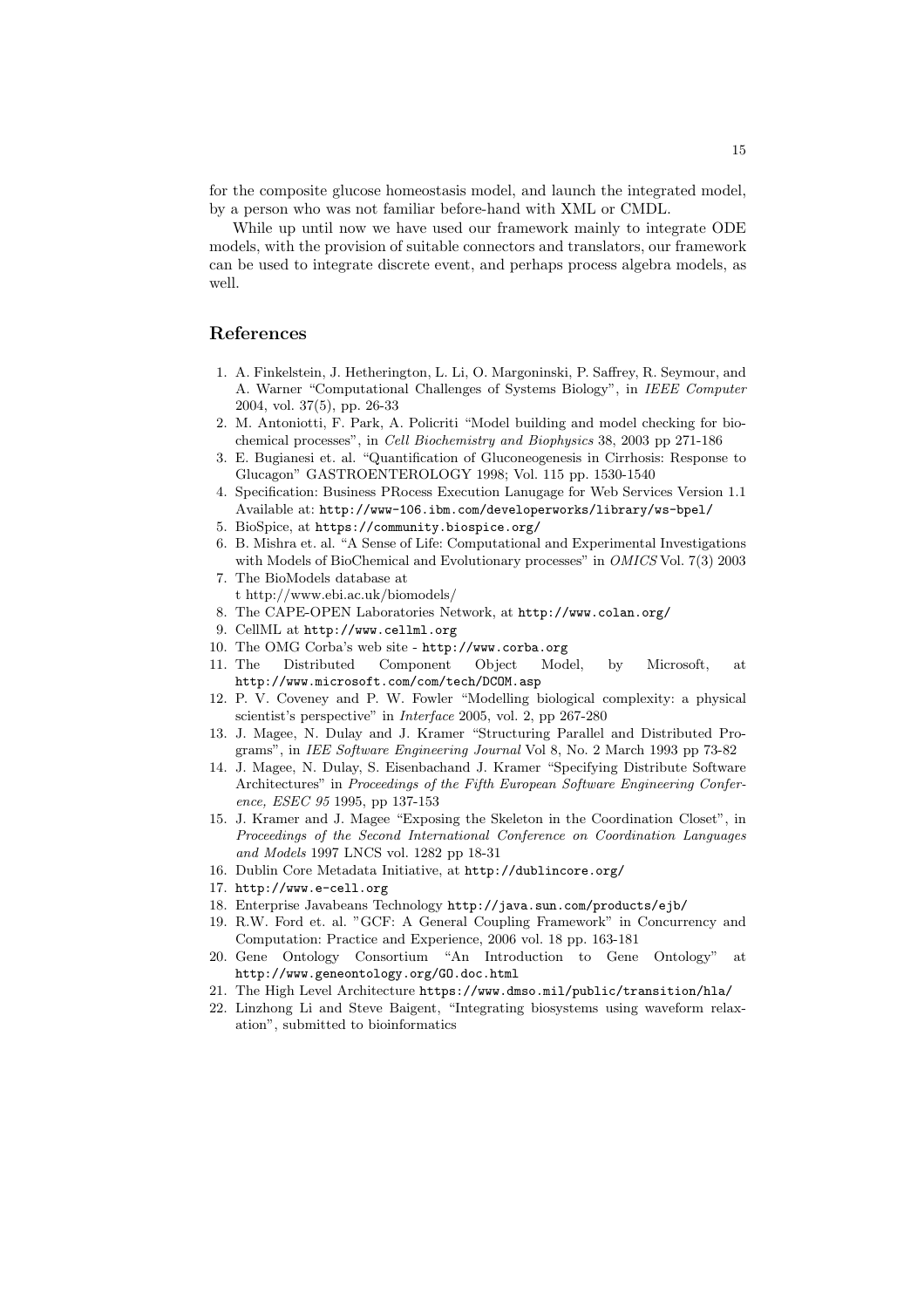- 23. Catherine M. Lloyd, Matt D. B. Halstead and Poul F. Nielsen, CellML: its future, present and past, Progress in Biophysics and Molecular Biology, Volume 85, Issues 2-3, June-July 2004, Pages 433- 450. (http://www.sciencedirect.com/science/article/B6TBN-4BT1658- 2/2/109054184e74743e7ad3371bae71dd56)
- 24. Mathematica, Wolfram Research, described at http://www.wolfram.com/products/mathematica/index.html
- 25. N. L. Novere, A. Finney et. al. "Minimum information requested in the annotation of biochemical models (MIRIAM)", 2005, Nature Biotechnology, vol 23 pp. 1509 - 1515.
- 26. O. L. Munk et. al. "Liver Kinetics of Glucose Analogs Measured in Pigs by PET: Importance of Dual-Input Blood Sampling", Journal of Nuclear Medicine, 2001, vol 42 pp. 795-801
- 27. W. H. Press et. al. "Numerical Recipes in C: The Art of Scientific Computing", Cambridge University Press, 1992
- 28. SBML: Systems Biology Markup Language, 2003; at http://www.sbml.org
- 29. , M. Hucka et. al. "The systems biology markup language (SBML): a medium for representation and exchange of biochemical network models" Bioinformatics Vol. 19 no. 4 2003 PP 524-531
- 30. N. L. Novere, A. Finney "A simple scheme for annotating SBML with references to controlled vocabularies and database entries", 2005, available at www.ebi.ac.uk/compneur-srv/sbml/proposals/AnnotationURI.pdf
- 31. SBW: The Systems Biology Workbench Project, at http://www.sbwsbml.org/the project.html
- 32. S. Schuster, M. Marhl, T. Hofer "Modelling of simple and complex calcium oscillations" em European Journal of Biochemistry 2002, vol 269(5) page 1333
- 33. K. Takahashi et. al. "Computational Challenges in Cell Simulation: A Software Engineering Approach", in IEEE Intelligent Systems, pp 64 - 71, SepetemberOctober 2002
- 34. "A multi-algorithm, multi-timescale method for cell simulation", K. Takahashi, K. Kaizu, B. Hu, M. Tomita, Bioinformatics, 20(4), 538-546, (2004).
- 35. G. Booch, J. Rumbaugh, I. Jacobson, "The Unified Modeling Language User Guide", Addison-Wesley, 1999
- 36. The Unified Modeling Language, a specification of the Object Management Group http://www.uml.org
- 37. "New to Web Services", by IBM, at http://www-106.ibm.com/developerworks/webservices/newto/websvc.html The W3C Web Services Activity at http://www.w3.org/2002/ws/
- 38. Web Services Description Language at http://www.w3.org/TR/wsdl
- 39. R. Allen, D. Garlan "A Formal Basis for Architectural Connection" in ACM Transactions on Software Engineering and Methodology July 1997
- 40. Bard Ermentrout, "Simulating, Analyzing, and Animating Dynamical Systems: A Guide to Xppaut for Researchers and Students", SIAM, 2002
- 41. The UCL Beacon Project, 2003; http://grid.ucl.ac.uk/biobeacon/php/index.php
- 42. Peter J. Klover and Robert A. Mooney, "Hepatocytes: critical for glucose homeostasis", The International Journal of Biochemistry and Cell Biology, Volume 36, Issue 5, May 2004, Pages 753-758.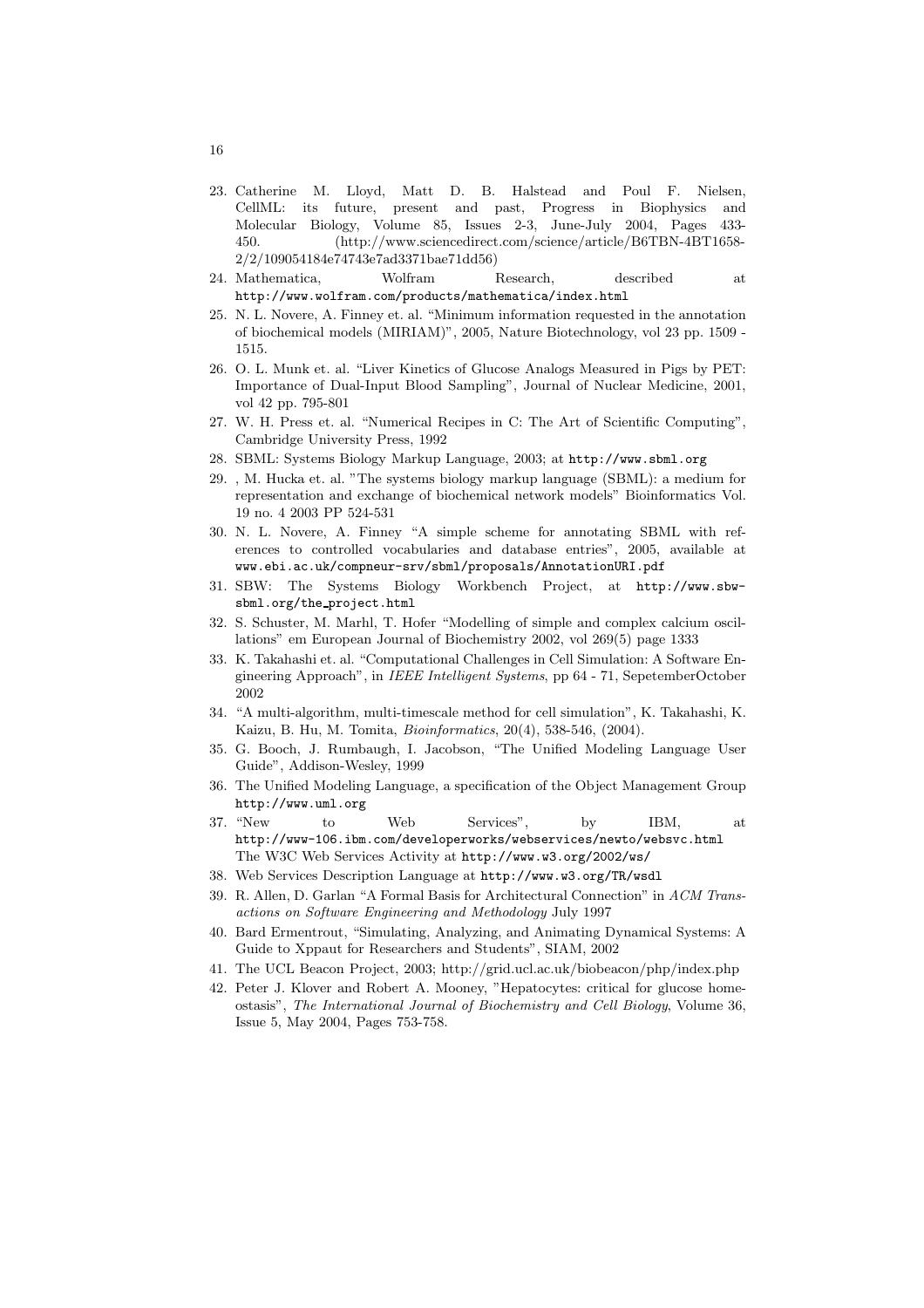# 8 Appendix - the Hepatocyte Glucagon G-Protein Calcium model encoded in CMDL

```
<?xml version="1.0" encoding="UTF-8"?>
<model id="Glucagon_GProtein_Calcium"
    xmlns="http://www.cs.ucl.ac.uk/biobeacon/CMSL1.0#">
    <rdf:RDF xmlns:bqs="http://www.cellml.org/bqs/1.0#"
         xmlns:dc="http://purl.org/dc/elements/1.1/"
xmlns:dcterms="http://purl.org/dc/terms/"
        xmlns:rdf="http://www.w3.org/1999/02/22-rdf-syntax-ns#"
        xmlns:vCard="http://www.w3.org/2001/vcard-rdf/3.0#">
        <!-- Meta Data goes here - Format is the same as in SBML/BIOMODELS models -->
        \frac{1}{2} ... ... -->
    \langle/\mathsf{rdf}:RDF\rangle<phenomenon xmlns:sbml="http://www.sbml.org/sbml/level2">
         <phenomena id="Glucagon_Stimulated_Sig_Cascade" metaid="ph1">
             <!-- The main phenomena describe by the model -->
             <description>
                 GLucagon hormonal stimulation of hepatocytes, and the
                 resulting internal signaling cascade
             </description>
             <annotation>
                  <!-- Link the phenomena to detection of Hormone Stimulus as listed in the Gene
                      Ontology -
                 <rdf:RDF xmlns:dc="http://purl.org/dc/elements/1.1/"
                      xmlns:dcterms="http://purl.org/dc/terms/"
xmlns:rdf="http://www.w3.org/1999/02/22-rdf-syntax-ns#">
                      <rdf:Description rdf:about="#ph1">
                          <dc:isVersionOf>
                               <rdf:Bag>
                                   <!-- Detection of Hormone Stimulus -->
                                   <rdf:li
                                        rdf:resource="http://www.geneontology.org/#GO009720" />
                               \langlerdf:Bag>
                           </dc:isVersionOf>
                      </rdf:Description>
                 \langlerdf:RDF>
             </annotation>
             <!-- Now list the compartments in which the above mentioned phenomena, described
                 by the model, occurs-->
                  <!-- First the Hepatocyte membrane, which we link to the Open Biomedical Ontologies term
                     hepatocyte and to the Gene Ontology term membrane -->
             <sbml:compartment id="Hepatocyte_Membrane"
metaid="Hepatocyte_Membrane">
                 <annotation>
                      <rdf:RDF xmlns:dc="http://purl.org/dc/elements/1.1/"
                          xmlns:dcterms="http://purl.org/dc/terms/"
                          xmlns:rdf="http://www.w3.org/1999/02/22-rdf-syntax-ns#">
                          <rdf:Description
                               rdf:about="#Hepatocyte_Membrane">
                               <dc:isPartOf>
                                   \langle \text{rdf:Bag} \ranglehepatocyte -->
                                        <sub>rdf</sub>:li</sub>
                                            rdf:resource="http://obo.sourceforge.net/#OBO:0000182" />
                                   \langle \texttt{rdf:Bag}\rangle</dc:isPartOf>
                               <dc:isVersionOf>
                                    <rdf:Bag>
<!-- membrane -->
                                        <rdf:li
                                            rdf:resource="http://www.geneontology.org/#GO:0005886" />
                                   \langlerdf:Bag>
```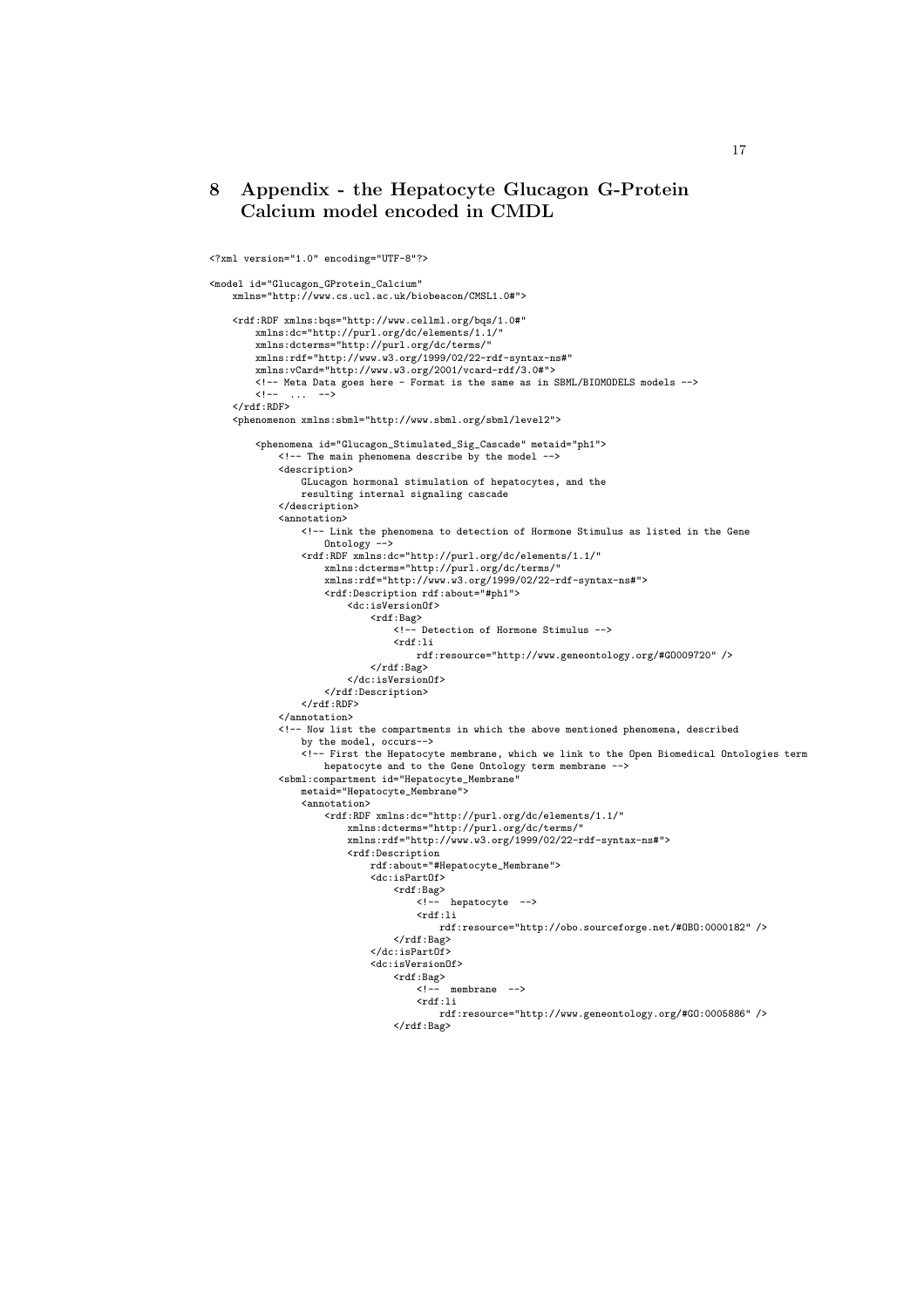```
</dc:isVersionOf>
             </rdf:Description>
        \langle/\text{rdf}:RDF\rangle</annotation>
</sbml:compartment>
<!-- Next the hepatocyte cytoplasm, linked to the Open Biomedical Ontolgies term hepatocyte and
to the Gene Ontology cytoplasm -->
<sbml:compartment id="Hepatocyte_Cytoplasm"
    metaid="Hepatocyte_Cytoplasm">
    <annotation>
        <rdf:RDF xmlns:dc="http://purl.org/dc/elements/1.1/"
             xmlns:dcterms="http://purl.org/dc/terms/"
xmlns:rdf="http://www.w3.org/1999/02/22-rdf-syntax-ns#">
             <rdf:Description
                 rdf:about="#Hepatocyte_Cytoplasm">
                 <dc:isPartOf>
                      <rdf:Bag>
<!-- hepatocyte -->
                          <rdf:li
                              rdf:resource="http://obo.sourceforge.net/#OBO:0000182" />
                     </rdf:Bag>
                 </dc:isPartOf>
                 <dc:isVersionOf>
                     -----<br><rdf:Bag><br><!--
                               cytoplasm -->
                          <rdf:li
                              rdf:resource="http://www.geneontology.org/#GO:0005737" />
                     \langlerdf:Bag>
                 </dc:isVersionOf>
             </rdf:Description>
        \langlerdf:RDF>
    </annotation>
</sbml:compartment>
<!-- Now we list the aspects, the concrete measurables depicted by the model and which are
part of the depicted phenomena -->
<!-- First is G-Protein activation level, again linked to the corresponding term in the
Gene Ontology -->
<aspect id="G_Protein_Activation_Level"
    metaid="G_Protein_Activation_Level">
    <aspect_id>9234675</aspect_id>
    <annotation>
         <rdf:RDF xmlns:dc="http://purl.org/dc/elements/1.1/"
             xmlns:dcterms="http://purl.org/dc/terms/"
             xmlns:rdf="http://www.w3.org/1999/02/22-rdf-syntax-ns#">
             <rdf:Description
                 rdf:about="#G_Protein_Activation_Level">
                 <dc:isVersionOf>
                     <rdf:Bag>
                          <!-- G-Protein Activation -->
                          <sub>rdf</sub>:li</sub>
                              rdf:resource="http://www.geneontology.org/#GO:0004930" />
                     \langle \text{rdf:Bag} \rangle</dc:isVersionOf>
                 <dc:isVersionOf>
                      <rdf:Bag>
<!-- Activation level -->
                          <rdf:li
                              rdf:resource="http://www.measurableproperties.org/#Activation_Level" />
                     \langlerdf:Bag>
                 </dc:isVersionOf>
             \langlerdf:Description>
        \langlerdf:RDF>
    </annotation>
    <text_definition>
        Activation level of hepatocyte G Protein
    </text_definition>
    <description>
        The activation level of a G Protein activated by external hormone stimuli.
```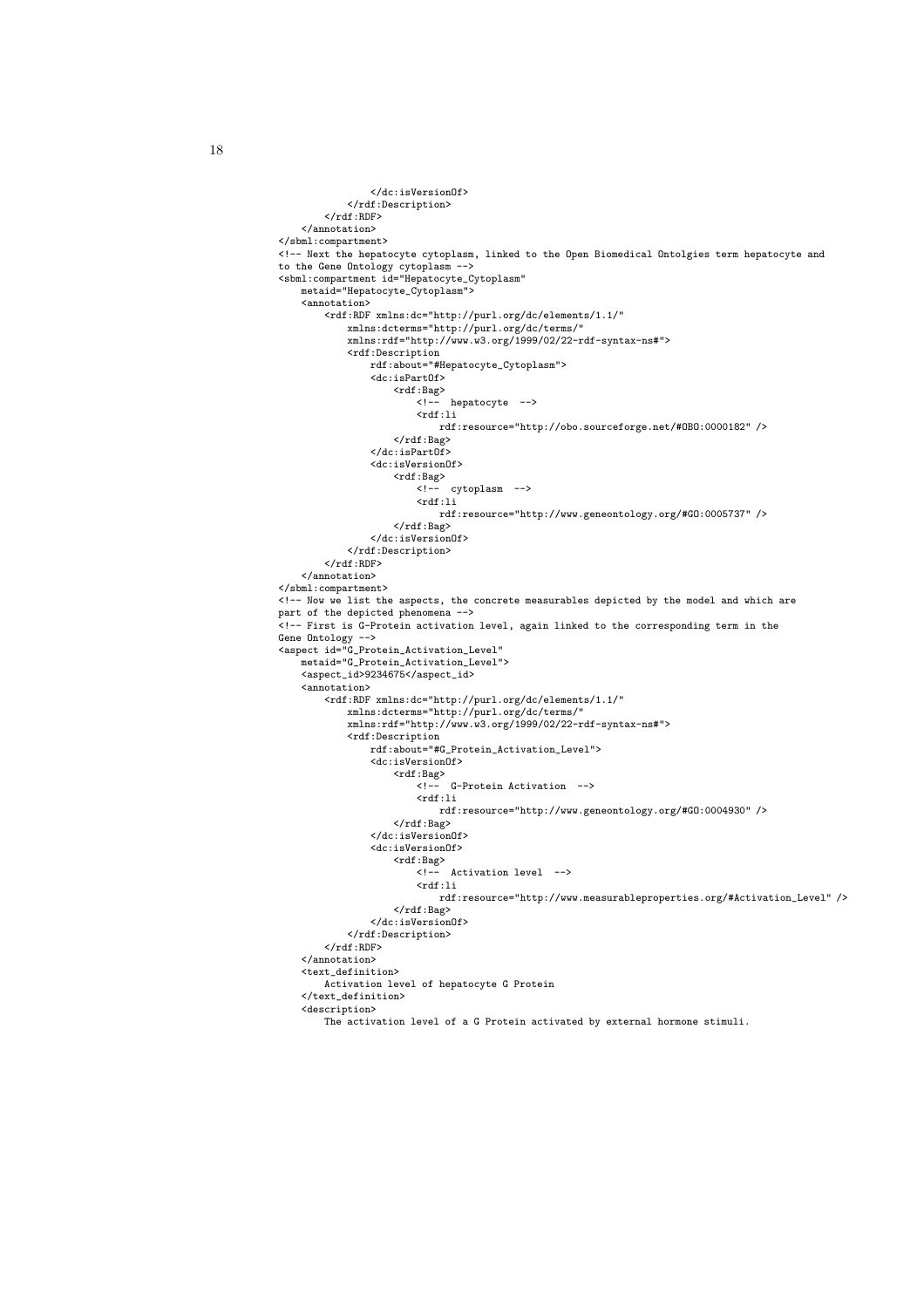```
</description>
         </aspect>
         <!-- Another aspect described by the model is the concentration of
               intracellular calcium. This time we define the term through a
reference to the term 'Calcium' in the CHEBI ontology. -->
          <sbml:specie id="Intracellular_Calcium"
              name="Intracellular Calcium Concentration"
              metaid="Instracellular_Calcium"
              compartment="Hepatocyte_Cytoplasm">
              <aspect_id>9234675</aspect_id>
              <annotation>
                   <rdf:RDF xmlns:dc="http://purl.org/dc/elements/1.1/"
xmlns:dcterms="http://purl.org/dc/terms/"
                        xmlns:rdf="http://www.w3.org/1999/02/22-rdf-syntax-ns#">
                        <rdf:Description
                            rdf:about="#Instracellular_Calcium">
                            <dc:isVersionOf>
                                 <rdf:Bag>
                                     \left\langle -\right\rangle \left\langle -\right\rangle \left\langle -\right\rangle<sub>rdf</sub>:li</sub>
                                          rdf:resource="http://www.ebi.ac.uk/#CHEBI:22984" />
                                 \langlerdf:Bag>
                            </dc:isVersionOf>
                            <dc:relation>
                                 ----<br><rdf:Bag><br><!--
                                           Concentration -->
                                     <rdf:li
                                          rdf:resource="http://www.measurableproperties.org/#Concentration" />
                                \langlerdf:Bag>
                            </dc:relation>
                        </rdf:Description>
                   \langlerdf:RDF>
              </annotation>
              <text_definition>
                   The concentration of intracellular Calcium in Hepatocytes
              </text_definition>
              <description>
                   Calcium acts as an important second messenger.
                   Changes in concentration and specifically
                   oscillations occur as a result of hormonal stimulus, and
                   in turn affect enzymatic activity within the cell
              </description>
         </sbml:specie>
     </phenomena>
</phenomenon>
<!-- The list of submodels of which this model is composed -->
<submodels>
     <submodel description_file="./G_Protein.xml"
         name="GProtein_activation" />
     <submodel description_file="./Calcium_cAMP.xml"
        name="PieceWise_Linear_Model_of_Calcium_Oscillations" />
</submodels>
 <!-- This model has only one functionality, or possible usage. It can be used to
predict G-Protein activation levels and intracellular Calcium concentrations as a
function of blood Glucagon levels -->
 <functionality
     name="G_Protein activation and Calcium levels as a function of hormone stimulus">
     <UsingAspects>
         <!-- One may refer here to aspects already defined in the phenomenon section, and
also define additional aspects. Aspects can be defined simply by referring to the
           aspect id in the parameter and aspect repository. -->
          <aspect id="Blood_Glucagon_Levels">
              <aspect_id>875446</aspect_id>
         </aspect>
     </UsingAspects>
     <ProvidingAspects>
```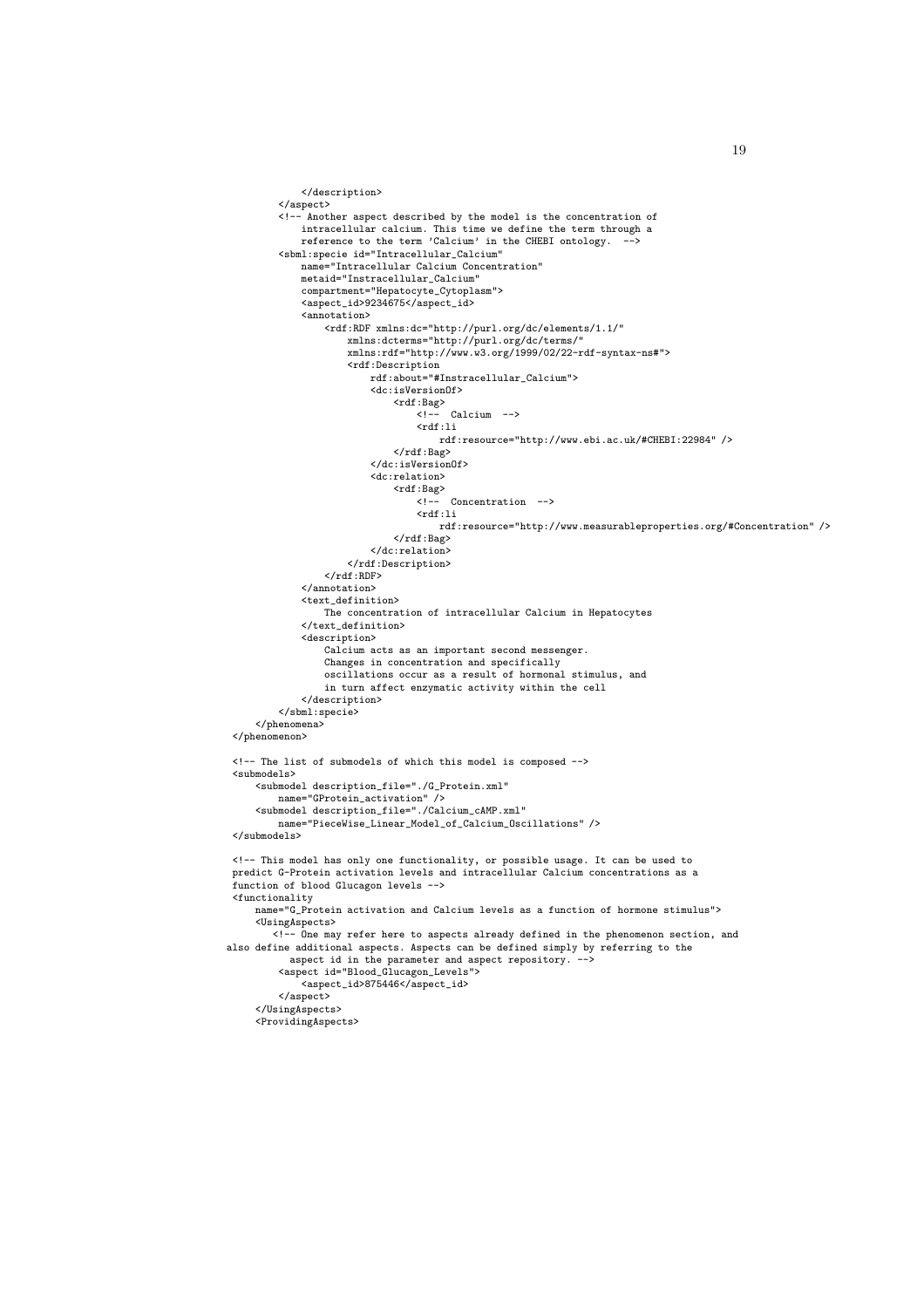```
<aspect_ref id="Intracellular_Calcium_Level" />
        <aspect_ref id="G_Protein" />
    </ProvidingAspects>
    <!-- Here we list the functionalities of the submodels this model uses in order to implement
        its own functionality -->
    <using>
        <functionality
            functionality="G_Protein activation level as a function of Hormone Stimuli and Calcium"
            model="G_Protein" />
        <functionality
           functionality="Calcium concentration as a function of G_Protein activation level"
            model="PieceWise_Linear_Model_of_Calcium_Oscillations" />
    </using>
<!-- The mathematical functionality term defines the functionality in precise mathematical terms.
    We specify that the output of the model contains timetrack (Function depicting how a
    variable changes through time) of G-Protein activation levels and of Calcium concentrations.
    The input is a timetrack of blood hormone levels -->
    <mathematical_functionality
        name="G_Protein activation level and Calcium level vs. time as a function of
        hormone stimulation">
        \leq - We may specify the scheme that the model is implemented in - in this case,
            Ordinary Differential Equations -->
        <scheme composite="yes" type="differential_equations" />
        <!-- Here we define units that will be used later on. The specification
is similar to that of CellML -->
        <units name="milli_mole_per_liter">
            <unit prefix="milli" units="mole" />
            <unit exponent="-1" units="litre" />
        </units>
        <!-- The variable type that appears here applies to all variables within
         this mathematical functionality, unless a variable
            is explicitely declared to be of another type. Thus
            we specify here that all the variables are of type
            timetrack -->
        <variable>
            <type name="timetrack" />
        </variable>
        <!-- List of output and input variables. Note that each variable
        is linked to the aspect it describes. -->
        <outputVars>
            <variable initial_value="0.0" id="G_Protein_Level"
                units="pure_number">
                <aspect_ref id="G_Protein" />
            </variable>
            <variable initial_value="0.0" id="Calcium_Level"
                units="milli_mole_per_liter">
                <aspect_ref id="Intracellular_Calcium_Level" />
            </variable>
        </outputVars>
        <inputVars>
            <variable initial_value="0.0" id="Hormone_Level"
                units="milli_mole_per_liter" />
```
</inputVars>

<!-- Parameters are similar to input variables, the main difference being that their value remains fixed through out the course of the simulation --> <parameters> <parameter units="milli\_mole\_per\_liter" id="IP3\_ER" name="IP3 concentration threshhold in Endoplasmic Reticulum"> <aspect\_id>9865543</aspect\_id>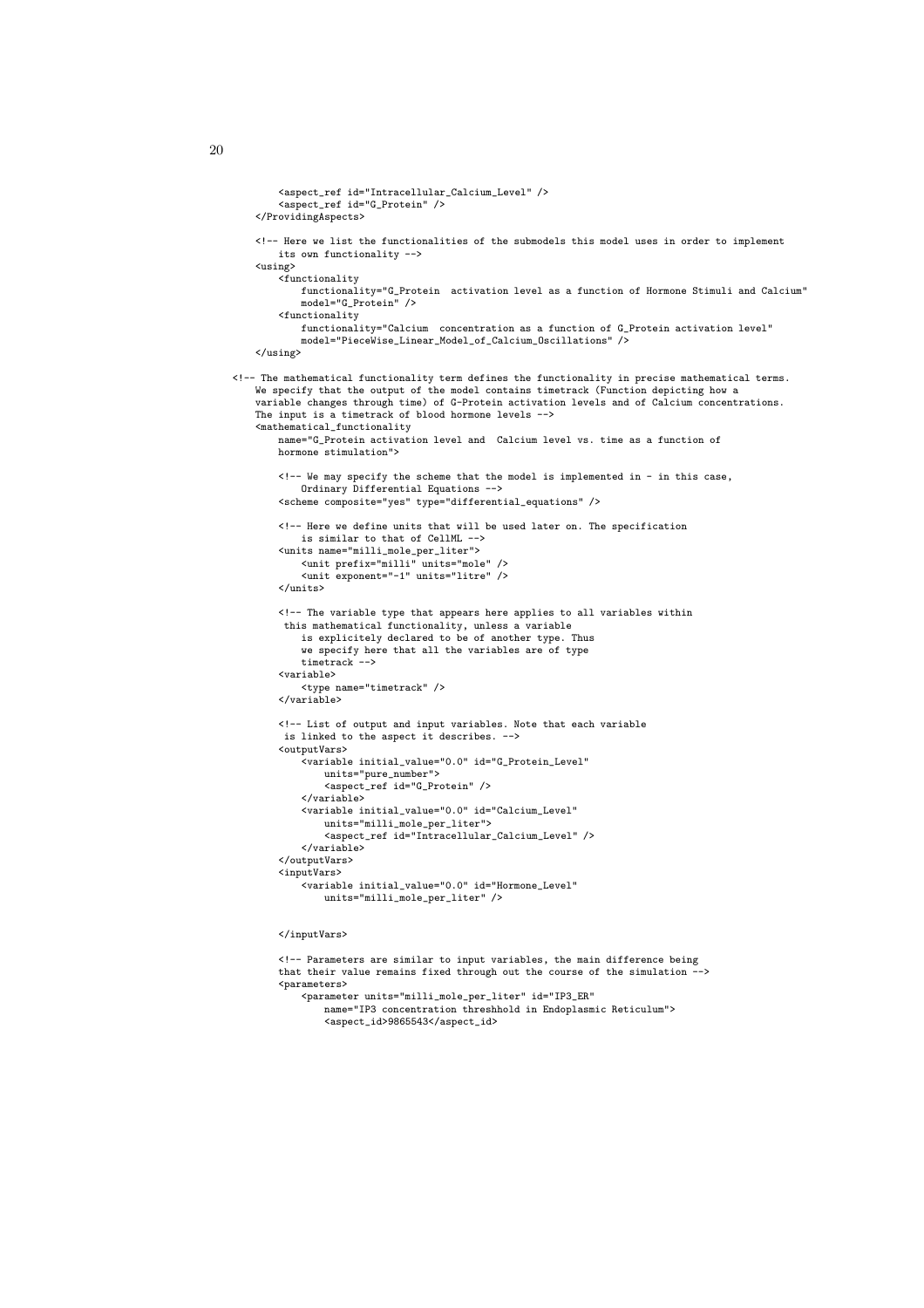```
<type name="scalar" />
    </parameter>
    <parameter units="milli_mole_per_liter"
        id="Resting_GProtein"
        name="Resting concentration of inactive G-protein">
        <aspect_id>8754433</aspect_id>
        <type name="range" />
    </parameter>
</parameters>
<!-- Here the description of the interface provided by the
mathematical functionality ends, and we proceed to
describe how this functionality is actually implemented.
The orchestrator reads the 'implementation' section
and executes it in order to execute the model -->
<implementation>
    <!-- The model instances/components participating in the computation -->
    <!-- In this simple example we have one component per model,
    but one may specify mulitple components launched for the same model.
    For example, one may specify a composite multi-cellular model using
    multiple instances of the same cellular model -->
    <component model="GProtein_activation"
id="G_Protein_Component" />
    <component
        model="PieceWise_Linear_Model_of_Calcium_Oscillations"
        id="Calcium_Component" />
      \zeta!-- Next we map out the connections between the models. We first specify
      which components are connected to each other, and which functionalities
      and interfaces of each component are being used. Then
      we actually map output variables into input variables -->
      <!-- This connection is a 'horizontal' connection, it links
    sub-models on the same level -->
<CMSL_connection id="GProtein_Calcium_Coupling"
        type="horizontal">
        <map_components>
             <mapped_component
                 functionality="G_Protein and PLC activation level as a function of Calcium"
                 mathematical_functionality="G_Protein and PLC activation levels vs. time
                 as a function of Calcium"
                 component="G_Protein_Component" id="G_Protein" />
             <mapped_component
                 functionality="Calcium levels as a function of PLC activity levels"
                 mathematical_functionality="Calcium levels as a function of PLC activity levels vs. time"
                 component="Calcium_Component" id="Calcium" />
             <map_variable>
                 <source mapped_component="G_Protein"
                 variable="PhosphoLipase" />
<dest mapped_component="Calcium"
                     variable="PhosphoLipase" />
             </map_variable>
             <map_variable>
                 <source mapped_component="Calcium"
                     variable="Calcium_Concentration" />
                 <dest mapped_component="G_Protein"
                     variable="Calcium_Level" />
                 <translator>
                     <scaling default_value="100.0"
                         name="Glucose_scaling" />
                 </translator>
             </map_variable>
        </map_components>
    </CMSL_connection>
    <!-- This is a 'vertical' connections, wiring of the submodels variables to
    the 'global' model variables -->
    <CMSL_connection type="vertical">
```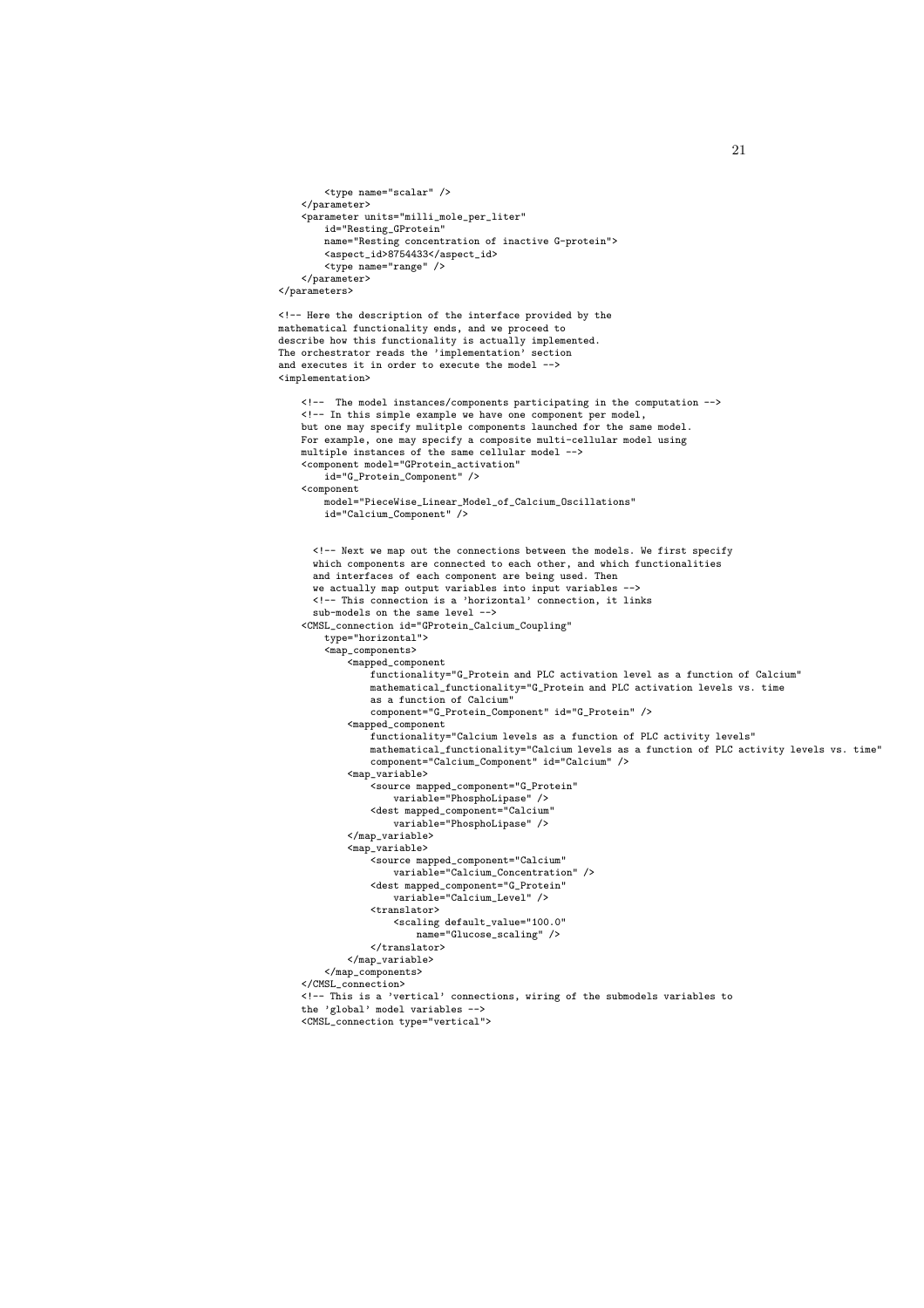```
<map_components>
                 <mapped_component
                     functionality="G_Protein activation level as a function of Calcium"
                 component="G_Protein_Component" id="G_Protein" />
<mapped_component id="Self" />
                 <map_variable>
                     <source mapped_component="G_Protein"
                         variable="G_Protein" />
                     <dest mapped_component="Self"
                        variable="G_Protein" />
                </map_variable>
            </map_components>
        </CMSL_connection>
        <CMSL_connection type="vertical">
            <map_components>
                 <mapped_component
                     functionality="Calcium_Level as a function of GProtein activation"
id="Calcium" component="Calcium_Component" />
                 <mapped_component id="Self" />
                 <map_variable>
                     <source mapped_component="Calcium"
                        variable="Calcium_Concentration" />
                     <dest mapped_component="Self"
variable="Calcium_Level" />
                </map_variable>
            </map_components>
        </CMSL_connection>
        <!-- Now we specify what connector we use to actually implement the connection
             between the two models. In this case we use a waveform relaxation connector -->
        <CMSL_connector id="GProtein_Calcium_Coupling">
            <integration_method name="Waveform_relaxation" />
            <implement_connection
                connection="GProtein_Calcium_Coupling" />
        </CMSL_connector>
        <!-- This is the specification of the algorithm the orchestrator has to follow in order
            to execute this functionality. -->
        <sequence>
            .<br><invoke name="step1">
                <CMSL_connector
                    connector="GProtein_Calcium_Coupling" />
            </invoke>
        </sequence>
    </implementation>
<!-- The last section in the mathematical functionality definition is the computational interface
section. It describes the precise data format of the model's inputs and outputs -->
 <computational_interfaces>
     <implementation id="imp1">
            <engine name="C++_Orchestrator" version="0.1" />
            <!-- Here we specify additional data that the orchestrator may require in order
                to execute the invocations, such as the computational interfaces to be used by the
                connector -->
            <engine name="C++_Orchestrator" version="0.1" />
            <invoke step="step1">
                <CMSL_connector
                     name="GProtein_Calcium_Coupling">
                     <use_interface mapped_component="G_Protein"
                        id="G_Protein_Interface" />
                     <use_interface mapped_component="Calcium"
                         id="Calcium_cAMP_Interface" />
                 </CMSL_connector>
            </invoke>
```
</implementation>

<!-- Here we define the computational interface for the (top level) model. In this case it is